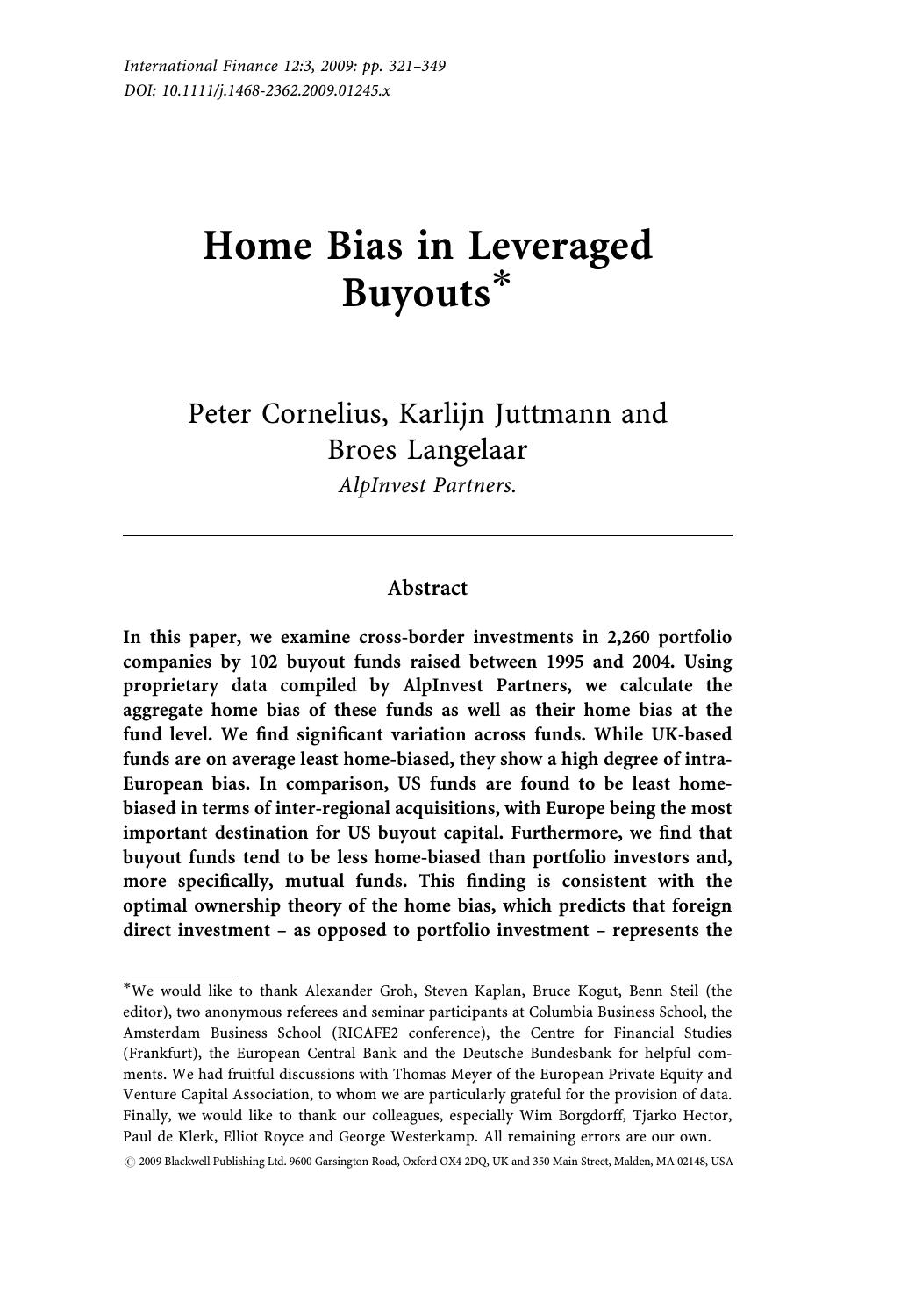preferred choice of entry in countries where the quality of governance is perceived to be inferior, promoting insider ownership.

## I. Introduction

While it is already clear that the global financial crisis has caused the most severe recession in post-war history, its long-term impact has yet to be seen. There remains much uncertainty as to the potential changes the crisis may cause for the structure of the financial services industry, the architecture of the global financial system, the regulation of financial markets and the conduct of monetary policy. Since the beginning of the crisis, global private capital flows have slowed markedly amid a general re-pricing of risk, and there are fears that economic and financial globalization could be reversed, at least partially. These fears take into account that the tremendous growth in cross-border investing before the crisis was driven not least by the rapid pace of financial deregulation and innovation, the rise of hedge funds and the widespread use of offshore special-purpose vehicles.<sup>1</sup>

The substantial uncertainties arising in the context of the global financial crisis make it even more important to understand the drivers of international capital flows. One of the unresolved puzzles in international finance remains the home bias of investment portfolios due to the disproportionately large allocation of capital to the investors' home markets – a phenomenon first observed by French and Poterba (1991). In the United States, foreign equities accounted for only 17% in investors' equity portfolios in 2005 – substantially less than the 61% predicted by the International Capital Asset Pricing Model (International Monetary Fund 2007). In Europe, investors' home bias has become considerably less pronounced in recent years. But this decrease has been largely due to the process of monetary and financial integration within the euro area, causing a shift from home bias to 'intra-European' bias. While the home bias has been highly persistent, the global financial crisis could – at least temporarily – lead investors to become even more inward-oriented.

Promising new research on the home bias has recently been presented by Chan et al. (2005) and Hau and Rey (2008). Their papers attempt to shed new light on investors' preferences by using micro data from mutual funds as opposed to country-level data used in most previous research. These cross-

<sup>&</sup>lt;sup>1</sup>In combination with capital account liberalization and major advances in information technology, these factors played a major role in propelling cross-border investment flows from US\$1.1 trillion in 1990 to US\$11.2 trillion in 2007 (McKinsey 2008), resulting in crossborder asset and liability positions in advanced countries of well over 200% of GDP, a more than doubling since the early 1990s (Lane and Milesi-Ferretti 2007, 2008).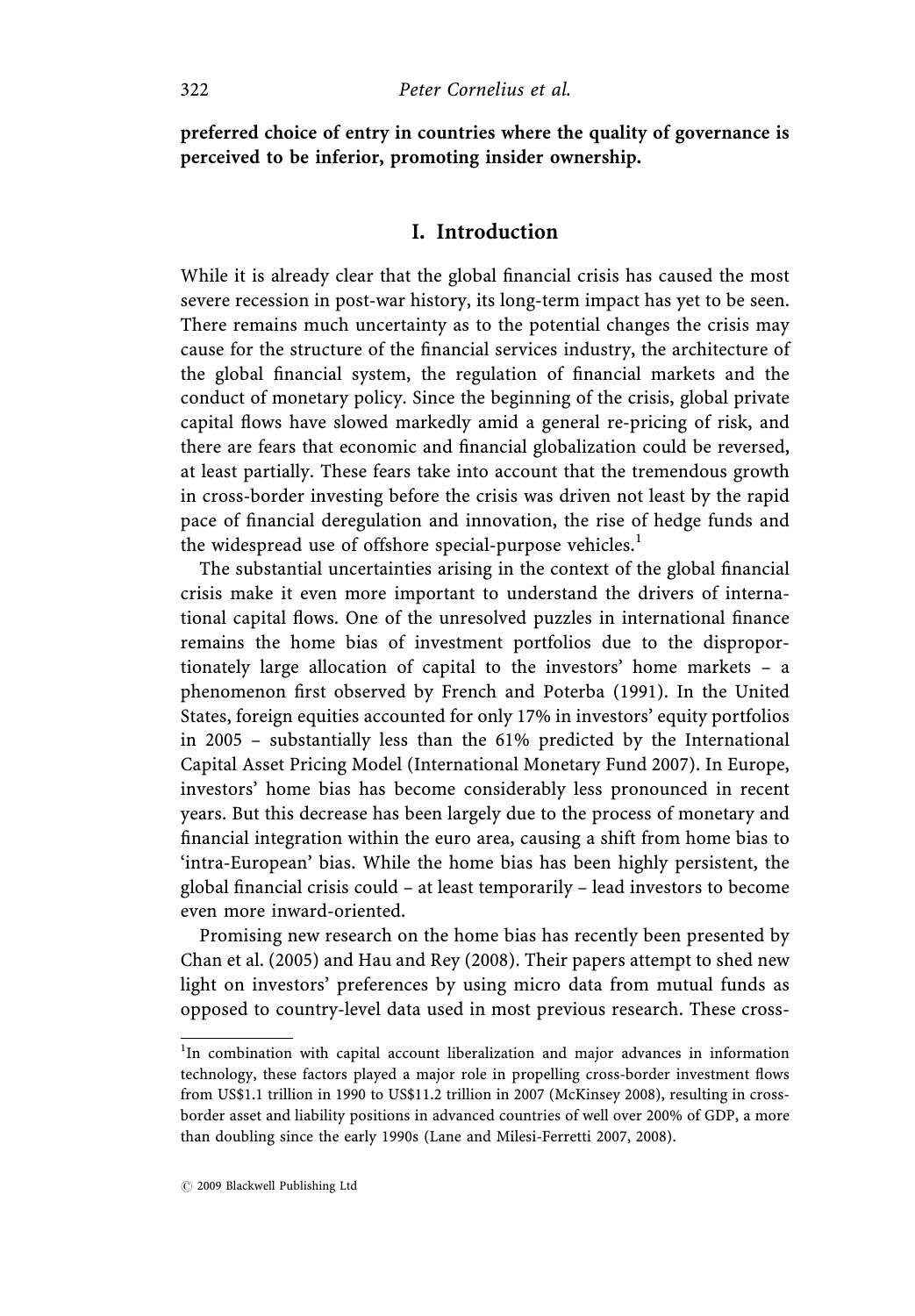border holdings data – compiled by Thomson Financial Securities – add a significant degree of granularity in two important respects: first, they allow the authors to distinguish the domestic and foreign components of home bias. By covering a large number of countries, the data not only reflect the extent to which mutual fund investors overweight their home markets, but also mirror the extent to which investors underweight or overweight individual foreign markets. Second, the data are disaggregated enough to study patterns of heterogeneity in the degree of home bias at the fund level, such as the extent to which the home bias varies with the size of funds. The findings of this new research provide additional challenges, as theories of home bias need to be compatible with a significantly more complex picture than country-level data are able to present.

The present paper aims to provide further granularity to the home bias puzzle by examining the extent to which buyout funds have invested globally. Buyout funds are fundamentally different from mutual funds in their structure, investor base and investment approach (Kaplan and Strömberg 2009). Typically, buyout funds are closed-end vehicles with an expected life span of around ten years. The funds are set up by private equity firms who serve as general partners (GPs) of the fund. Investors or limited partners (LPs) in the fund are usually corporate and public pension funds, insurance companies, endowments and wealthy individuals. On the investment side, the buyout fund usually acquires the majority of a company or a division spun off by a company. Most transactions involve privately held firms. While public-to-private transactions are comparatively less common, they generally involve larger firms and have thus accounted for more than a quarter of the capital deployed by buyout funds between 1970 and 2007.

To our knowledge, this is the first paper to present stylized facts on home bias in leveraged buyouts (LBOs). Our paper is related to a recent study by Aizenman and Kendall (2008), who examine cross-border flows in private equity and the determinants of the direction of such flows. However, their analysis remains at the market level and is mainly focused on venture capital flows. More importantly, their data set suffers from a number of significant limitations, including the fact that their '. . . deal level data do not contain the actual amount invested by each investment firm but have only the name and headquarters location of each investor as well as the total amount invested by all participating investor firms' (Aizenman and Kendall 2008, p. 11). In the absence of detailed deal-level data, the authors assume that each investor invests the same amount, an assumption that introduces a considerable margin of error.

We believe that examining the degree to which buyout funds invest internationally can provide important new insights into the home bias puzzle for the following reasons. First, although the capital managed by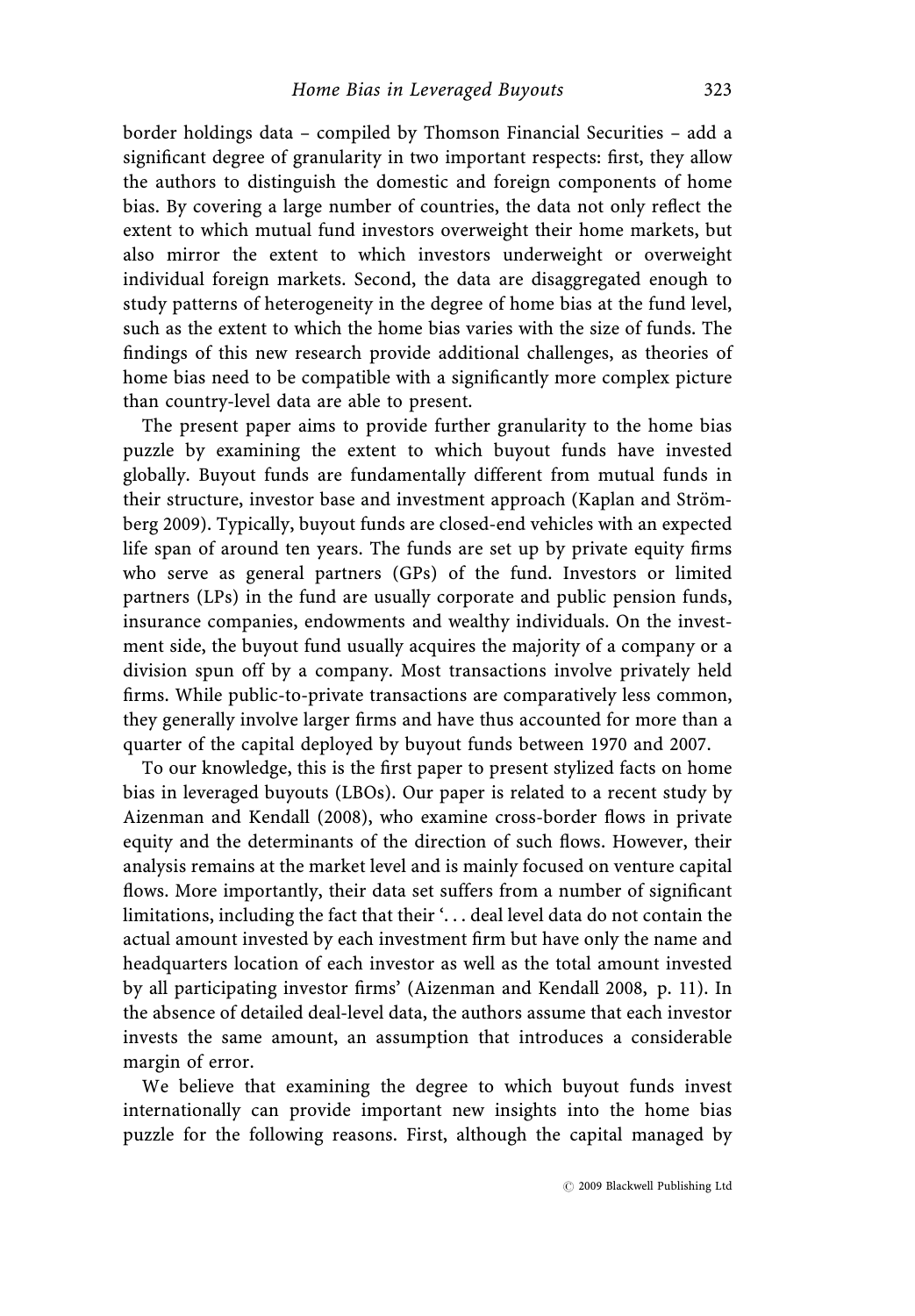buyout funds is comparatively small, the fact that buyout deals typically include substantial amounts of debt propelled their share in the global M&A market to almost 30% in the most recent cycle. Since then, the massive dislocations in the credit markets have caused their share to decline to  $<$  5%, but it is generally expected that buyouts will regain momentum as the credit markets recover. Second, many institutional investors and high-net-worth individuals have considerably increased their allocations to private equity in recent years in search of higher yield and potential diversification gains. Third, cross-border capital flows in private equity foster not only financial globalization, but may also enhance our knowledge about the dynamics of regional integration. Finally, LBOs are directly relevant for what has been labelled the 'optimal ownership theory of the home bias' (Kho et al. 2007). According to this approach, the home bias is largely a function of the quality of institutions, with weaker governance leading to a higher level of insider ownership and limiting portfolio holdings by foreign investors. This theory predicts that countries with poor governance standards will tend to have a relatively higher share of foreign direct investment – typically defined as an acquisition of 10% or more of the shares, with the intention of participating in management – as information asymmetries make it more valuable for investors to expend resources in monitoring and enforcement. Overall, the findings we present in the paper are expected to help further discriminate between the various theories of the home bias.

The rest of the paper is structured as follows: Section II discusses the demography of the global LBO market, examining the degree to which individual economies have become more penetrated by private equity over the last few decades. Section III asks whether the increased role of private equity in financial intermediation has been driven by greater cross-border investment flows or has occurred in largely isolated markets. In addressing this important question, the section first describes our proprietary data set and then presents the empirical evidence. Section IV focuses more specifically on the integration of the European buyout market. Section V benchmarks the home bias in private equity against portfolio investment, notably mutual funds. Section VI, finally, summarizes and concludes.

# II. Private Equity Around the World

Private equity is a relatively young asset class. LBOs emerged in the late 1970s and 1980s when the first non-venture private equity partnerships were formed in the United States (Fenn et al. 1997).<sup>2</sup> In Europe, an indigenous

<sup>&</sup>lt;sup>2</sup>Some of the oldest US private equity firms are Warburg Pincus (founded in 1966), Thomas Lee Partners (1974), KKR (1976) and Clayton Dublier & Rice (1978). These early partner-

 $O$  2009 Blackwell Publishing Ltd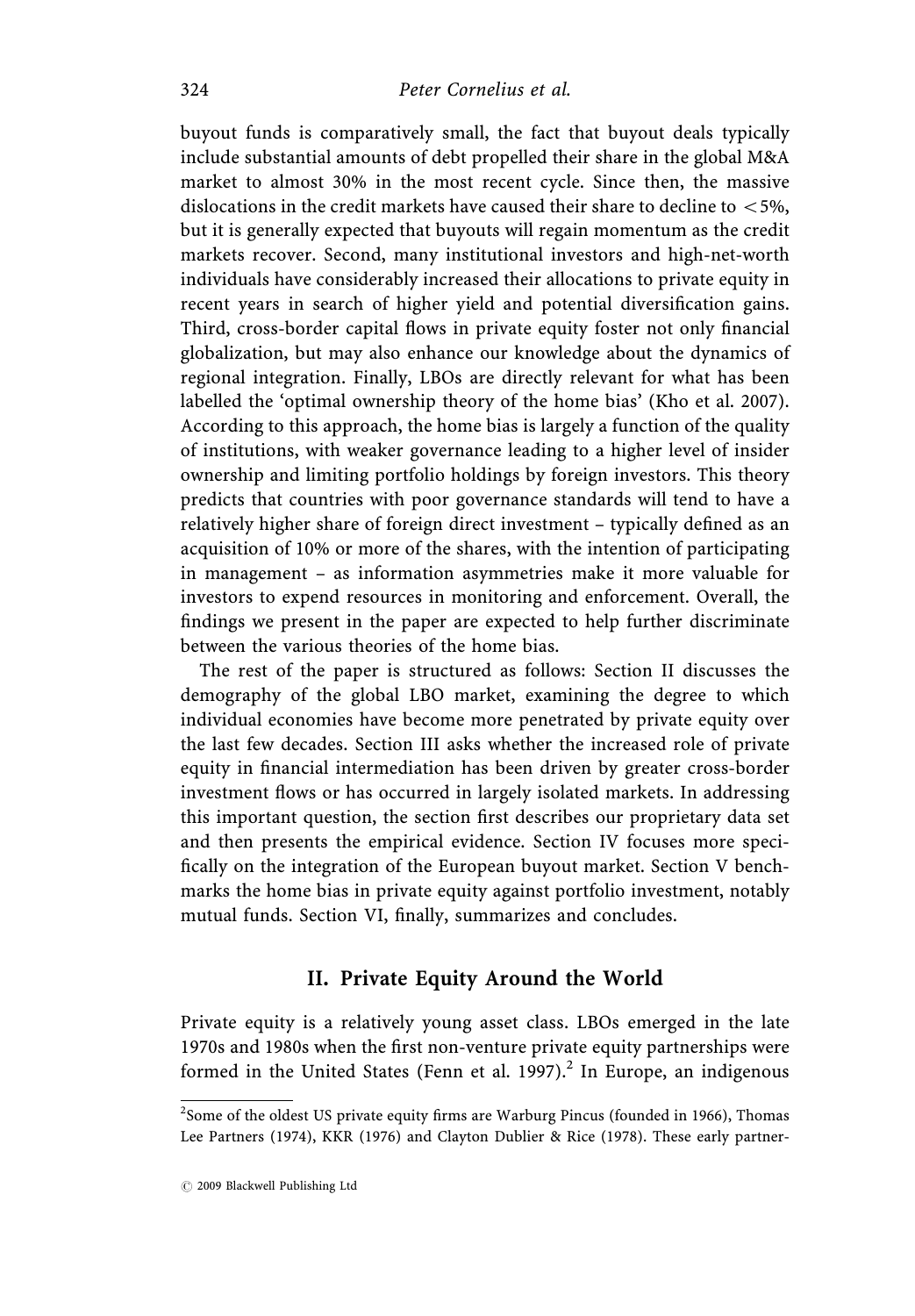private equity industry developed in the early 1980s. Most large European buyout funds grew out of financial institutions, although many of them have gone through management buyouts themselves and become independent.<sup>3</sup> Most of the larger funds are located in London as Europe's financial hub, with a substantial office network across Europe, which allows them to take a pan-European approach. In the rest of the world, the private equity industry began to emerge even later. While a few firms were founded in the mid-1980s, most private equity houses in the non-US, non-European markets started to raise funds only in the last ten years.<sup>4</sup>

At the middle of 2009, there were 260 buyout funds in the global market, aiming to raise US\$205 billion (Private Equity Intelligence 2009). While their average target size was almost 30% lower than the average size of buyout funds closed in 2008 amid a much harsher fundraising environment, individual targets continued to vary widely. In fact, the ten funds with the largest fundraising targets accounted for almost one-third of the entire amount all funds in the market were seeking to raise. Although buyout funds have found it increasingly difficult to meet their targets, the trend towards more market concentration appears to be largely unaffected.<sup>5</sup> Cornelius et al. (2007) find that the concentration in the buyout market has increased significantly over time. More specifically, they calculate a Gini coefficient of 0.75 in the US fundraising market in 2005, with the top 10% of the buyout funds (in terms of their size) accounting for almost two-thirds of all capital raised. This compares with a Gini coefficient of 0.61 in 1995 when the top-10% of the funds raised around 45% of the capital committed to this

ships were followed by a second wave, including Bain Capital (1984), Hellman & Friedman (1984), The Blackstone Group (1985) and The Carlyle Group (1987). While some of these firms have become today's largest private equity managers, a few more recently formed partnerships, such as Apollo Management (1990), Providence Equity Partners (1990) and TPG (1992), have managed to rapidly gain a significant share in the LBO market.

<sup>&</sup>lt;sup>3</sup>These include, for example, BC Partners (Barings), Cinven (the Government Coal Board Pension Fund), CVC (Citicorp), Doughty Hanson (Charterhouse and Westdeutsche Landesbank), Industri Kapital (Skandinaviska Enskilda Banken) and Permira (Schroders).

<sup>&</sup>lt;sup>4</sup>One of the oldest private equity firms in 'non-traditional markets' is Ethos Private Equity, which was formed in South Africa in 1984. However, most other leading firms in their respective regions are considerably younger, such as Baring Vostok Capital Partners in Russia, whose origins date back to 1994; Chrys Capital in India, which was founded in 1998; Pacific Equity Partners in Australia, which was formed in 1998; Abraaj Capital, a firm founded in Dubai in 2001; CDH Investments in China, which started to operate in 2002; and Affinity Equity Partners in the Asia-Pacific region, a firm that originated from a spinout from UBS Capital in 2004.

 $^{5}$ In 2008, the percentage of buyout funds that missed their fundraising target by 20% or more increased to more than one-third, up from only around 10% in 2007.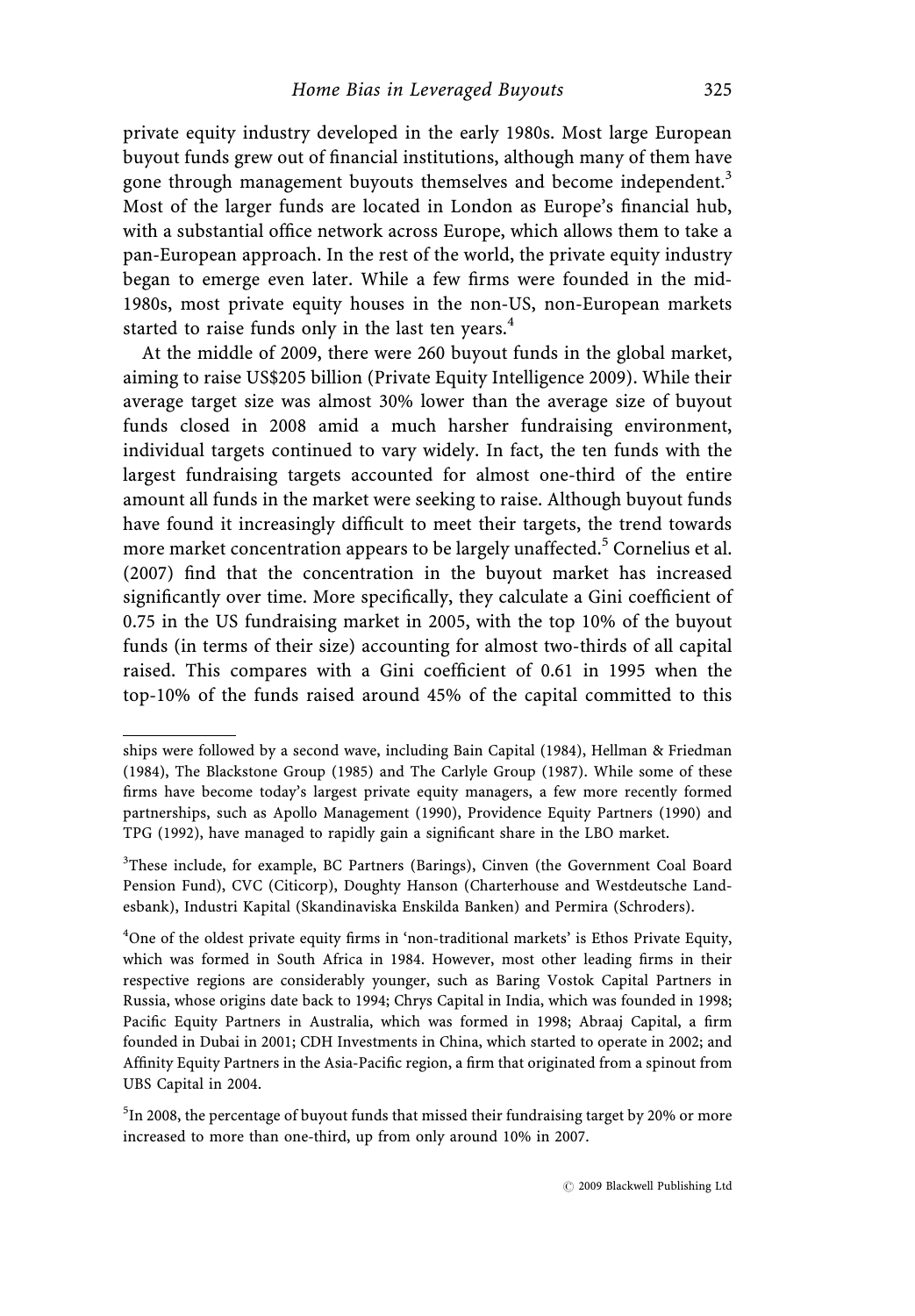asset class. In Europe, the picture is similar, with the Gini coefficient having increased to 0.70 in 2005 from 0.61 in 1995.

Thus, a relatively small group of funds is responsible for a substantial amount of global fundraising, which rose at a compound annual growth rate of almost 25% between 1980 and 2007, the peak of the last fundraising cycle (Table 1). Although new commitments fell markedly in 2008, they remained

|      | US                    |                                                                                             | Europe   |                                                                                             | Emerging markets <sup>a</sup> |                                                                                     |
|------|-----------------------|---------------------------------------------------------------------------------------------|----------|---------------------------------------------------------------------------------------------|-------------------------------|-------------------------------------------------------------------------------------|
| Year | Capital<br>$(US\$bn)$ | Capital<br>committed<br>as a % of total Capital<br>committed stock market<br>capitalization | (US\$bn) | Capital<br>committed<br>as a % of total Capital<br>committed stock market<br>capitalization | (US\$bh)                      | Capital<br>committed<br>as a % of total<br>committed stock market<br>capitalization |
| 1980 | 0.2                   | 0.01                                                                                        |          | $\overline{\phantom{0}}$                                                                    |                               |                                                                                     |
| 1981 | 0.3                   | 0.02                                                                                        |          |                                                                                             |                               |                                                                                     |
| 1982 | 0.5                   | 0.04                                                                                        |          |                                                                                             |                               |                                                                                     |
| 1983 | 1.9                   | 0.13                                                                                        |          |                                                                                             |                               |                                                                                     |
| 1984 | 1.8                   | 0.10                                                                                        |          |                                                                                             |                               |                                                                                     |
| 1985 | 2.4                   | 0.13                                                                                        | 1.0      |                                                                                             |                               |                                                                                     |
| 1986 | 6.8                   | 0.31                                                                                        | 0.2      |                                                                                             |                               |                                                                                     |
| 1987 | 14.7                  | 0.59                                                                                        | 1.2      |                                                                                             |                               |                                                                                     |
| 1988 | 10.7                  | 0.43                                                                                        | 1.6      |                                                                                             |                               |                                                                                     |
| 1989 | 11.9                  | 0.44                                                                                        | 9.4      |                                                                                             |                               |                                                                                     |
| 1990 | 4.8                   | 0.14                                                                                        | 3.8      | 0.20                                                                                        |                               |                                                                                     |
| 1991 | 5.6                   | 0.19                                                                                        | 1.7      | 0.08                                                                                        |                               |                                                                                     |
| 1992 | 8.1                   | 0.20                                                                                        | 1.8      | 0.10                                                                                        |                               |                                                                                     |
| 1993 | 9.9                   | 0.23                                                                                        | 2.6      | 0.11                                                                                        |                               |                                                                                     |
| 1994 | 15.2                  | 0.30                                                                                        | 5.4      | 0.16                                                                                        |                               |                                                                                     |
| 1995 | 22.5                  | 0.45                                                                                        | 2.3      | 0.06                                                                                        |                               |                                                                                     |
| 1996 | 19.7                  | 0.29                                                                                        | 9.0      | 0.18                                                                                        |                               |                                                                                     |
| 1997 | 41.5                  | 0.50                                                                                        | 17.3     | 0.29                                                                                        |                               |                                                                                     |
| 1998 | 61.9                  | 0.57                                                                                        | 17.1     | 0.22                                                                                        |                               |                                                                                     |
| 1999 | 43.4                  | 0.33                                                                                        | 15.6     | 0.16                                                                                        |                               |                                                                                     |
| 2000 | 79.6                  | 0.47                                                                                        | 23.0     | 0.25                                                                                        |                               |                                                                                     |
| 2001 | 51.5                  | 0.33                                                                                        | 31.2     | 0.41                                                                                        |                               |                                                                                     |
| 2002 | 43.1                  | 0.31                                                                                        | 17.6     | 0.28                                                                                        |                               |                                                                                     |
| 2003 | 28.4                  | 0.26                                                                                        | 23.7     | 0.27                                                                                        | 3.5                           | 0.13                                                                                |
| 2004 | 57.4                  | 0.39                                                                                        | 22.1     | 0.21                                                                                        | 6.5                           | 0.18                                                                                |
| 2005 | 110.8                 | 0.67                                                                                        | 71.5     | 0.64                                                                                        | 25.8                          | 0.54                                                                                |
| 2006 | 148.8                 | 1.14                                                                                        | 106.2    | 0.72                                                                                        | 33.2                          | 0.48                                                                                |
| 2007 | 226.7                 | 1.57                                                                                        | 62.1     | 0.37                                                                                        | 59.2                          | 0.42                                                                                |
| 2008 | 131.7                 | 1.13                                                                                        | 30.4     | 0.36                                                                                        | 66.5                          | 0.89                                                                                |

#### Table 1: Capital Committed to Buyout Funds

a Includes commitments to growth capital and VC funds.

Source: Private Equity Analyst, Thomson, EMPEA, World Federation of Exchanges.

 $O$  2009 Blackwell Publishing Ltd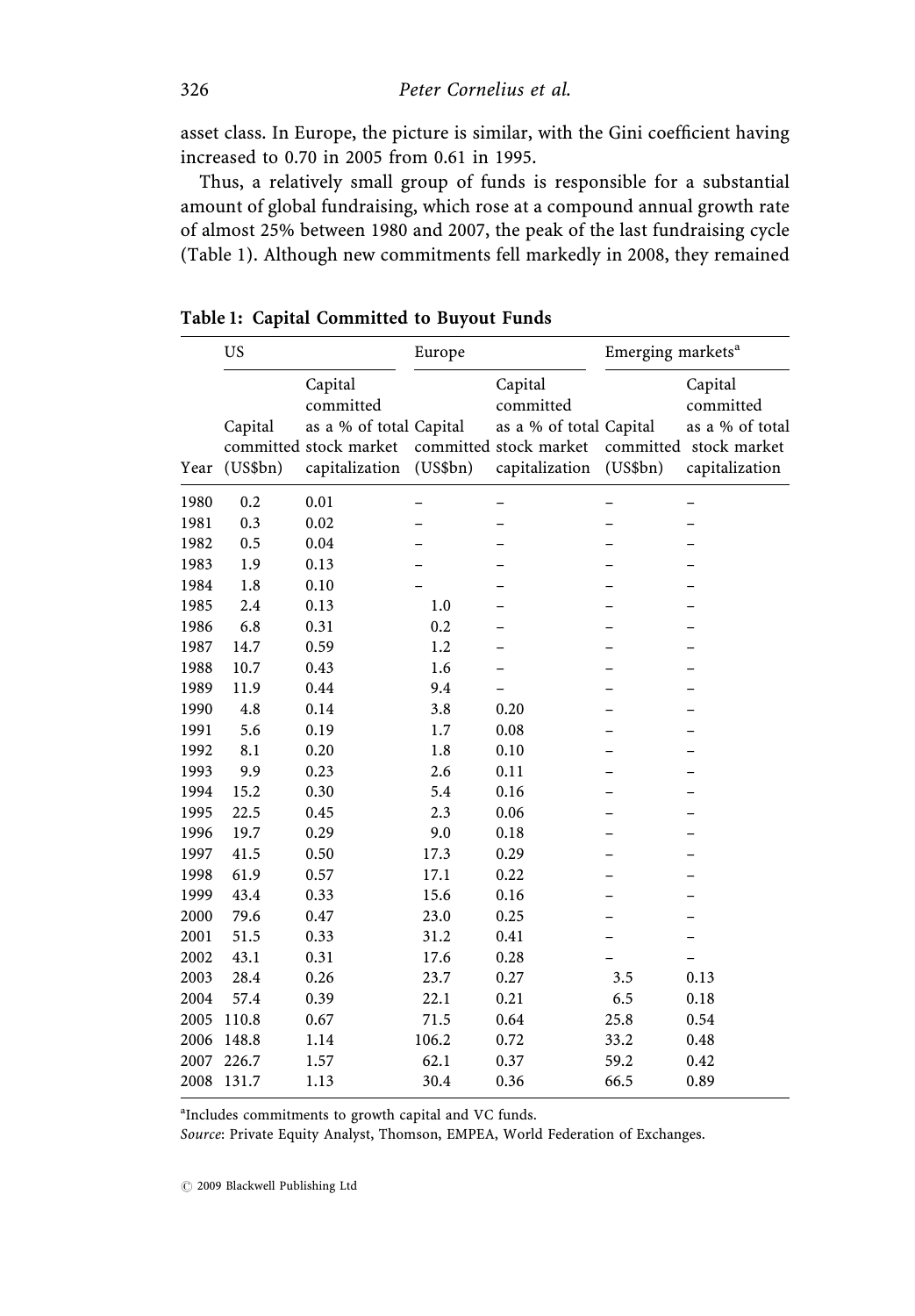at a relatively high level in terms of the market capitalization of the public equity markets. In the United States, fundraising in 2008 continued to exceed 1% of public market capitalization, a threshold buyout funds reached in 2006 for the first time. While European funds still have to reach the same level of market depth, their role in financial intermediation has also increased considerably – at least until recently when many investors showed a substantially greater preference for liquidity. In the emerging markets, whose history in private equity is much shorter, commitments to emerging market funds have recently outpaced inflows to private equity funds targeting buyouts in the mature markets by a wide margin. Whereas commitments to buyout funds in the United States and Europe fell by more than 40% in 2008, inflows to private equity funds operating in emerging market economies continued to increase. With the public market capitalization in most emerging market economies contracting as much as or even more than in mature economies, new commitments to private equity funds reached about 0.9% relative to public markets, a sevenfold increase compared with 2003.

The substantial growth in commitments to buyout funds has enabled GPs to acquire not only a growing number of portfolio companies but also significantly larger ones. Based on Capital IQ data, Lerner et al. (2009) estimate the global value of LBO transactions at around US\$3.9 trillion between 1990 and 2008 (in 2008 dollars).<sup>6</sup> In terms of stocks, capital managed by buyout firms skyrocketed to almost US\$1.1 trillion at the end of 2008, up from just about US\$500 million in 1980 (Figure 1).<sup>7</sup>

The enormous long-term growth of private equity over the last few decades has been subject to pronounced cycles. The first buyout boom began in the mid-1980s and ended in 1989. This period culminated in the US\$24.8 billion buyout of RJR Nabisco in 1988, still one of the largest deals in history. The second boom, which ran from 2005 to the middle of 2007, was even more powerful. In fact, a substantial fraction of historic buyout activity took place during these two-and-a-half years, totalling US\$1.6 trillion or 43% of the (constant dollar) value of all transactions recorded by Capital IQ between 1970 and mid-2007 (Kaplan and Strömberg 2009).

The two buyout booms share a number of similarities. In the 1980s and, to an even larger extent, in the 2000s, the cycles were fuelled by record amounts of capital committed to private equity funds. In both cycles, debt markets were exceedingly liquid, with speculative-grade interest spreads significantly

<sup>6</sup> Unrecorded transaction values are imputed as a function of various deal and sponsor characteristics.

 $7$ Assets under management are calculated as the sum of funds raised during the last five years, assuming that the holding period of portfolio companies averages five years.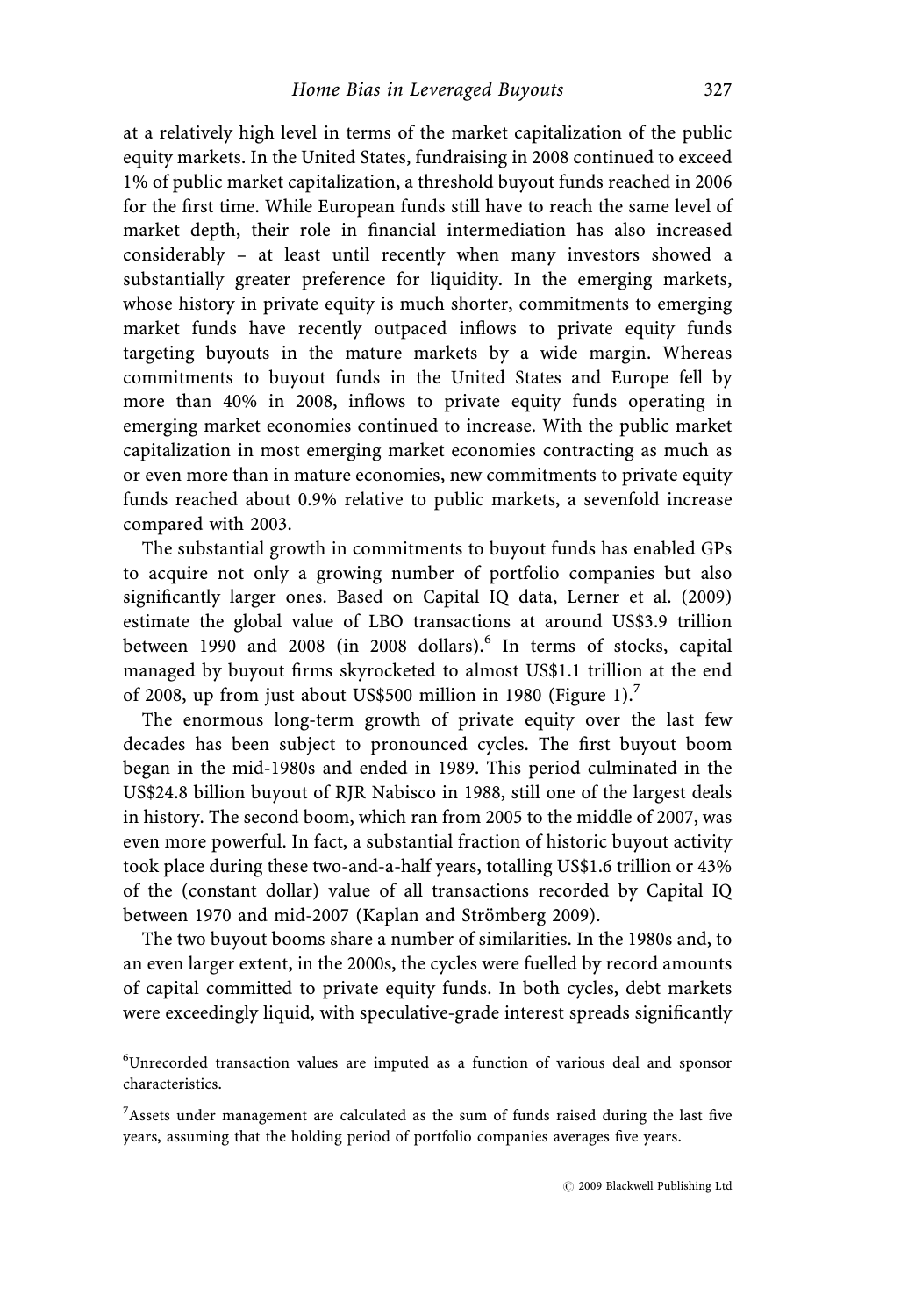

Figure 1: Assets under management in leveraged buyout funds (US\$bn) Source: McKinsey Global Institute (2007), TVE, EMPEA.

below earnings yields. In both boom periods, therefore, average debt-toequity ratios in buyouts increased markedly, especially in the first cycle, when leverage ratios climbed to more than 90% in individual deals. During both cycles, individual deals grew substantially bigger, with public-toprivate transactions gathering substantial momentum. As a result, private equity was a major driver in the global M&A market. In the last cycle, almost one-fifth of worldwide buyside transactions was due to LBOs, up from just 3% at the beginning of the decade. And both booms ended similarly abruptly. While the sudden stop of the first cycle was caused by the crash of the junk bond market, which led to sharply higher interest rates and a large number of high-profile LBO defaults, more recently the boom was derailed by a general repricing of credit risk in August 2007 in response to the problems in the US sub-prime mortgage market.

However, there is a fundamental difference between the two cycles. Whereas the first boom had essentially been a US phenomenon, the second cycle was much more global. In terms of number of transactions, the US share in the global buyout market fell from around two-thirds in 1985–89 to about 42% between 2005 and mid-2007. In terms of enterprise values, the decline in the dominance of the US market was even more dramatic. While US buyouts accounted for more than 85% of all the value of all global transactions recorded by Capital IQ, their share almost halved to just a bit more than 45% during the last boom between 2005 and the middle of 2007 (Strömberg 2008).

In Table 2, we take a longer-term view and compare the volume of buyout transactions in individual regions between 2001 and 2007 with the geogra-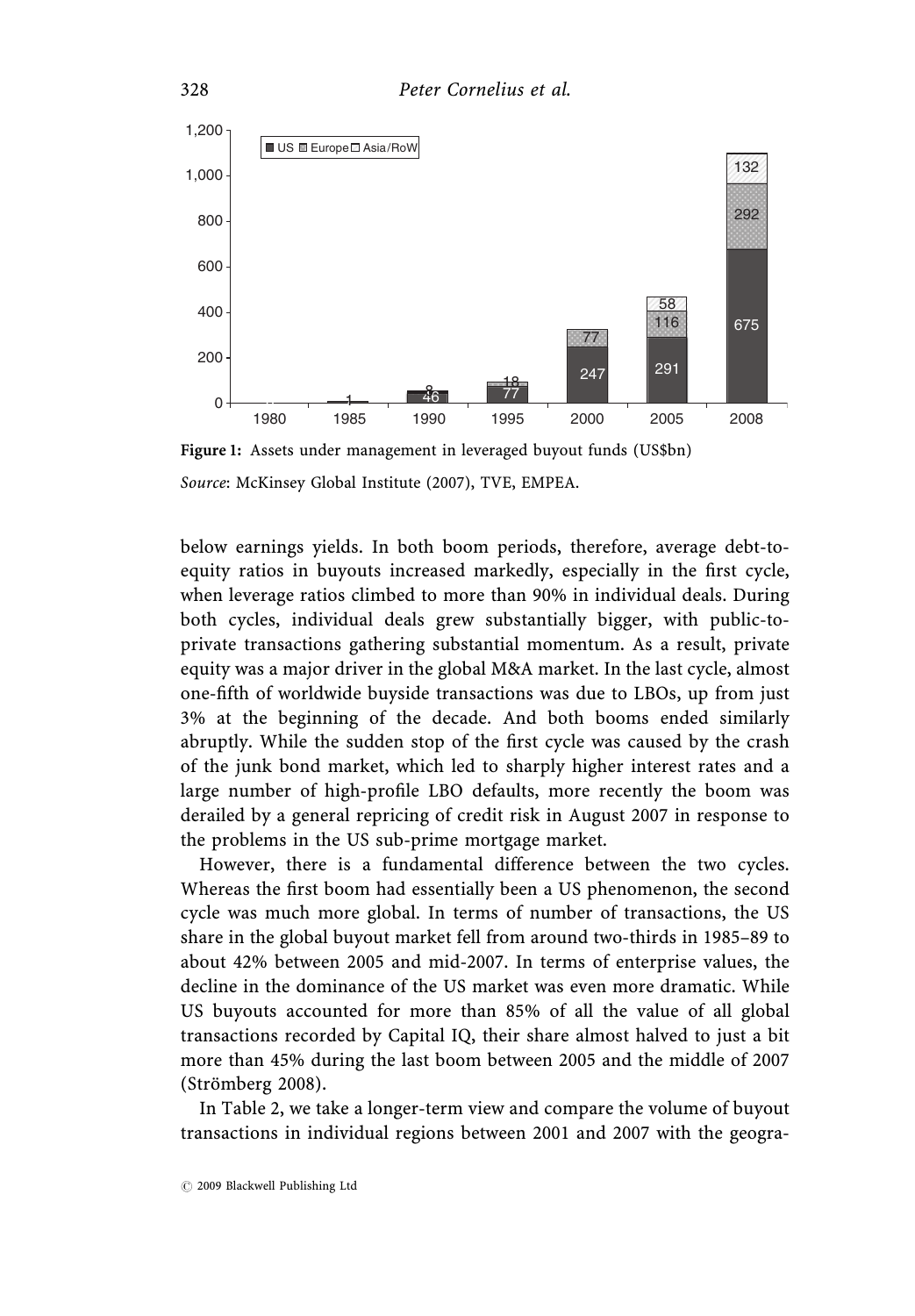|                        | % of world total |           |             | % of GDP    |
|------------------------|------------------|-----------|-------------|-------------|
|                        | Whole period     | 1970-2000 | $2001 - 07$ | $2001 - 07$ |
| North America          | 51.8             | 66.0      | 45.2        | 1.7         |
| US                     | 49.7             | 64.5      | 42.8        | 1.7         |
| Canada                 | 2.1              | 1.5       | 2.4         | 1.1         |
| Western Europe         | 41.1             | 30.5      | 46.1        | 1.8         |
| Continental Europe     | 22.0             | 13.2      | 26.1        | 1.4         |
| Scandinavia            | 3.8              | 2.3       | 4.5         | 2.1         |
| UK                     | 15.3             | 15.0      | 15.5        | 3.6         |
| Other regions          | 7.1              | 3.5       | 8.8         | 0.2         |
| Africa and Middle East | 1.0              | 0.3       | 1.3         | 0.4         |
| Asia                   | 3.3              | 1.8       | 4.0         | 0.2         |
| Australia              | 1.0              | 0.3       | 1.3         | 1.0         |
| Eastern Europe         | 0.7              | 0.2       | 1.0         | 0.2         |
| Latin America          | 1.1              | 0.9       | 1.2         | 0.2         |
| Total                  | 100.0            | 100.0     | 100.0       | 1.2         |

Table 2: Leveraged Buyout (LBO) Transactions by Region, 1970–2007

Note: The total amount of LBO transactions is estimated at US\$3.92 trillion (in 2007 dollars) between 1970 and 2007, of which transactions valued at US\$3.62 trillion have involved financial sponsors.

Source: Strömberg (2008); IMF WEO Database; authors' calculations.

phical distribution of deals between 1970 and 2000. In fact, during the more recent period the Western European buyout market saw a larger volume of transactions than the US market, accounting for 46% of global deals involving financial sponsors, up from an average share of 30.5% during the three preceding decades. Within Europe, there have also been significant shifts in the relative importance of national markets. Continental Europe and Scandinavia have been catching up significantly, with their combined share in the global buyout market having doubled in 2001–07 compared with the previous three decades. At the same time, the United Kingdom's share has more or less stagnated.

Despite this apparent convergence process, significant inter-regional and intra-regional differences persist in the role private equity plays in financial intermediation relative to the size of individual economies. The United Kingdom is by far the most deeply penetrated economy, with the value of buyout transactions having averaged 3.6% of GDP in 2001–07, two-and-ahalf times more than in Continental Europe. In fact, in relative terms the United Kingdom has attracted even more private equity capital than the United States. In other mature market economies (notably Australia, Canada and Japan), private equity still plays a relatively small role in providing capital for business improvements, turnarounds and growth. However, in these countries, too, the LBO market is gaining in importance in financial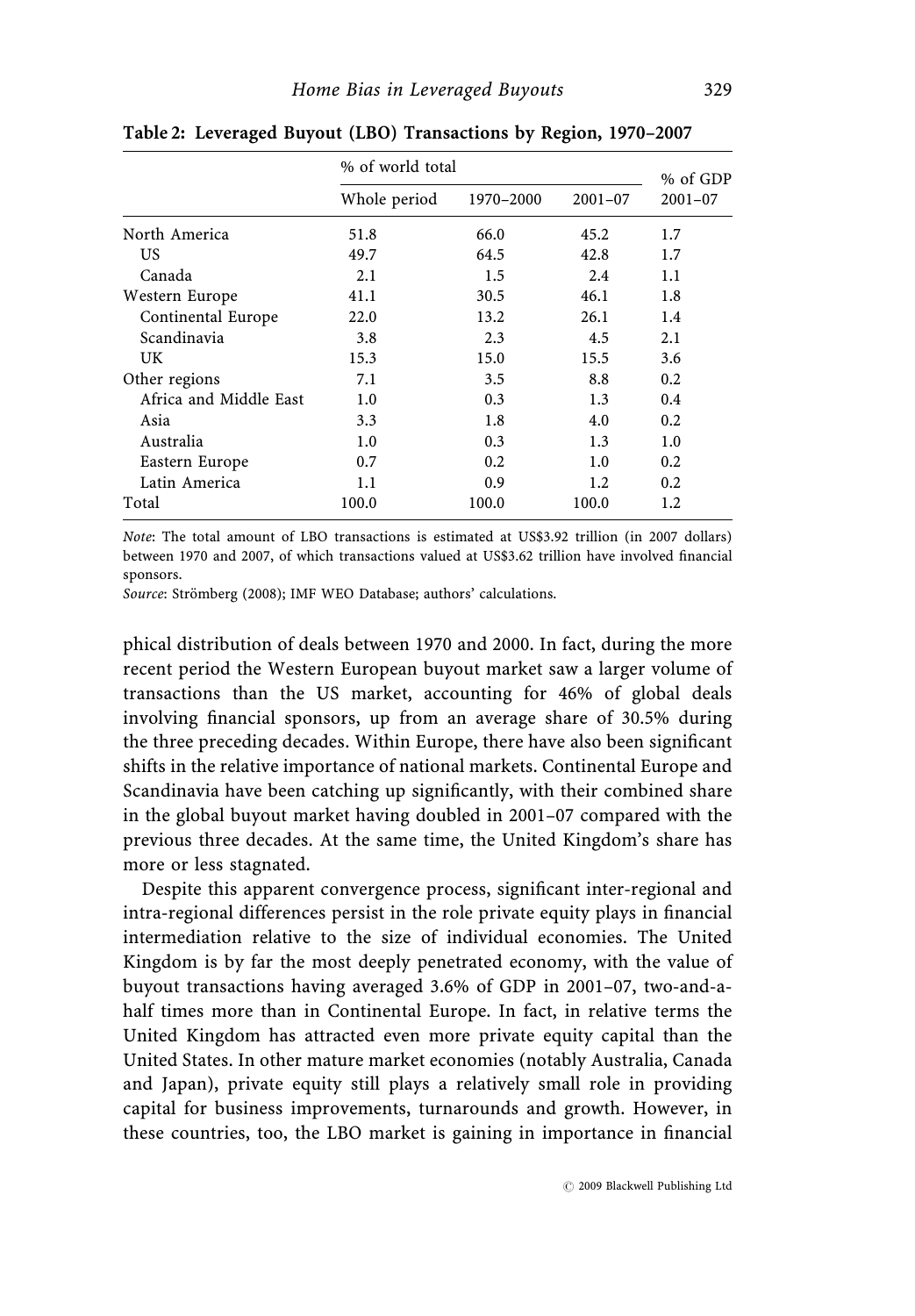intermediation. The strongest growth, however, is found in some emerging market economies. Although their penetration has remained low by US and European standards, markets outside the United States and Western Europe have captured a share of more than 11% in 2001–07, up from an average of just 5% in the previous three decades. In recent studies, these cross-country differences have been attributed to a complex set of factors including, for example, national tax systems, fiscal incentives, bankruptcy and insolvency legislation, and cultural attitudes towards entrepreneurs (Apax Partners 2007; Groh et al. 2009).

# III. Cross-Border Private Equity Flows

While private equity has played an increasingly important role in financial intermediation in a growing number of countries, this says little about the extent to which the global market has become more integrated. Conceivably, private equity could have emerged in more or less segmented markets, with funds raised in one market being invested in the same market. Market segmentation could be due to, for example, differences in national legal and regulatory environments. Since such differences tend to be highly persistent, Megginson (2004) argues that private equity markets are unlikely to become integrated.

However, the limited empirical evidence suggests otherwise. To begin with, the ranges specified in the partnership agreements within which GPs may invest outside their home markets have become significantly wider over time. More importantly, as Aizenman and Kendall (2008) find, GPs have made use of these wider ranges, with increasing cross-border private equity capital flows reflecting in part general factors driving globalization and in part determinants specific to private equity. As regards the latter, one factor is seen in the oversupply of funds to US private equity firms who may have gone international in the search for deal flow. Aizenman and Kendall show that the destinations of these flows have not been random. Using various versions of a gravity model, they find that factors such as distance, language connections, the quality of institutions and financial market depth significantly determine where private equity firms invest abroad. Overall, their results confirm that the conditions that attract foreign private equity capital are similar to those which are found to determine the growth of domestic private equity markets (Jeng and Wells 2000; Lerner et al. 2009).

Aizenman and Kendall's study is based on data from Thomson Venture-Xpert, a commercial data vendor. Providing aggregate information on the flow of capital into and out of private equity funds, this database has been used in other academic research, including in Kaplan and Schoar (2005) and Phalippou and Gottschalg (2009) in order to estimate private equity returns.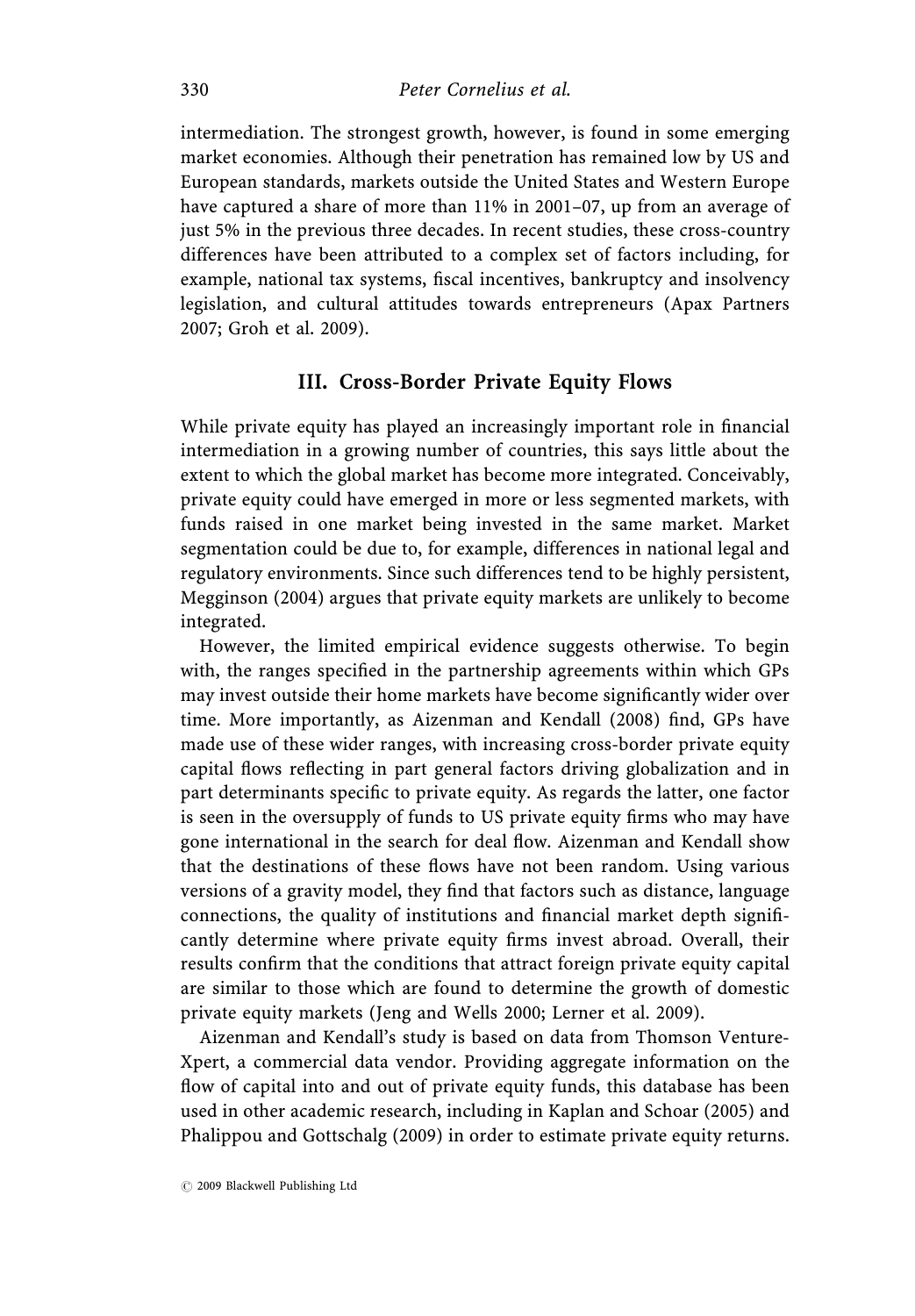However, the Thomson VentureXpert database and other commercial databases have important limitations. Deals reported in Thomson are at the discretion of the investing firm, which means that a number of deals are likely to remain unreported. Aizenman and Kendall argue that coverage is nevertheless sufficiently comprehensive as the majority of deals involve more than one investment firm. While this may be the case for venture capital deals, the focus of their study, it is not true for buyouts. Furthermore, where the Thomson VentureXpert database does report all investors in a particular deal, there is no information on the actual amount of capital individual funds have invested. Aizenman and Kendall assume that each investor has invested the same amount of capital, which in many deals is not the case. While a limited number of studies (Gompers and Lerner 1997; Ljungqvist and Richardson 2003a, b; Metrick and Yasuda 2007; Phalippou and Gottschalg 2009) have been able to obtain access to proprietary data provided by individual LPs or GPs, none of them have addressed the issue of cross-border investing.

The following analysis aims at narrowing the existing gap by analysing information from AlpInvest Partners' proprietary database. This database allows us to link precisely individual portfolio companies with the buyout funds that have acquired them, and unlike publicly available data sources, our database includes detailed information on the individual investment amounts. As a matter of course, AlpInvest Partners' database reflects the firm's own investment decisions, which introduces a sample bias relative to the market portfolio. While the sample bias is likely to be significant at the aggregate level, in this paper we also provide evidence at the individual fund level.

At the onset, three important points warrant clarification.

First, the definition of the home bias: Standard definitions of home bias are based on the International Capital Asset Pricing Model, which predicts that individuals will hold equities from around the world in proportion to market capitalizations. The home bias is typically calculated as one minus the ratio of the weights of the country in domestic equity portfolios and in the world market portfolio.<sup>8</sup> Alternatively, the home bias is sometimes expressed as one minus the ratio of the shares of foreign equities in domestic portfolios and foreign equities in the world portfolio. As the market capitalization of individual markets may be a misleading benchmark for investments in unlisted firms, we define the home bias in private equity as the ratio of a fund's capital invested in its home region relative to the total

 ${}^{8}$ Home bias = 1 – (share of domestic equities in portfolio held by domestic investors/share of domestic equities in world portfolio); or  $1 -$  (share of foreign equities in portfolio held by domestic investors/share of foreign equities in world portfolio).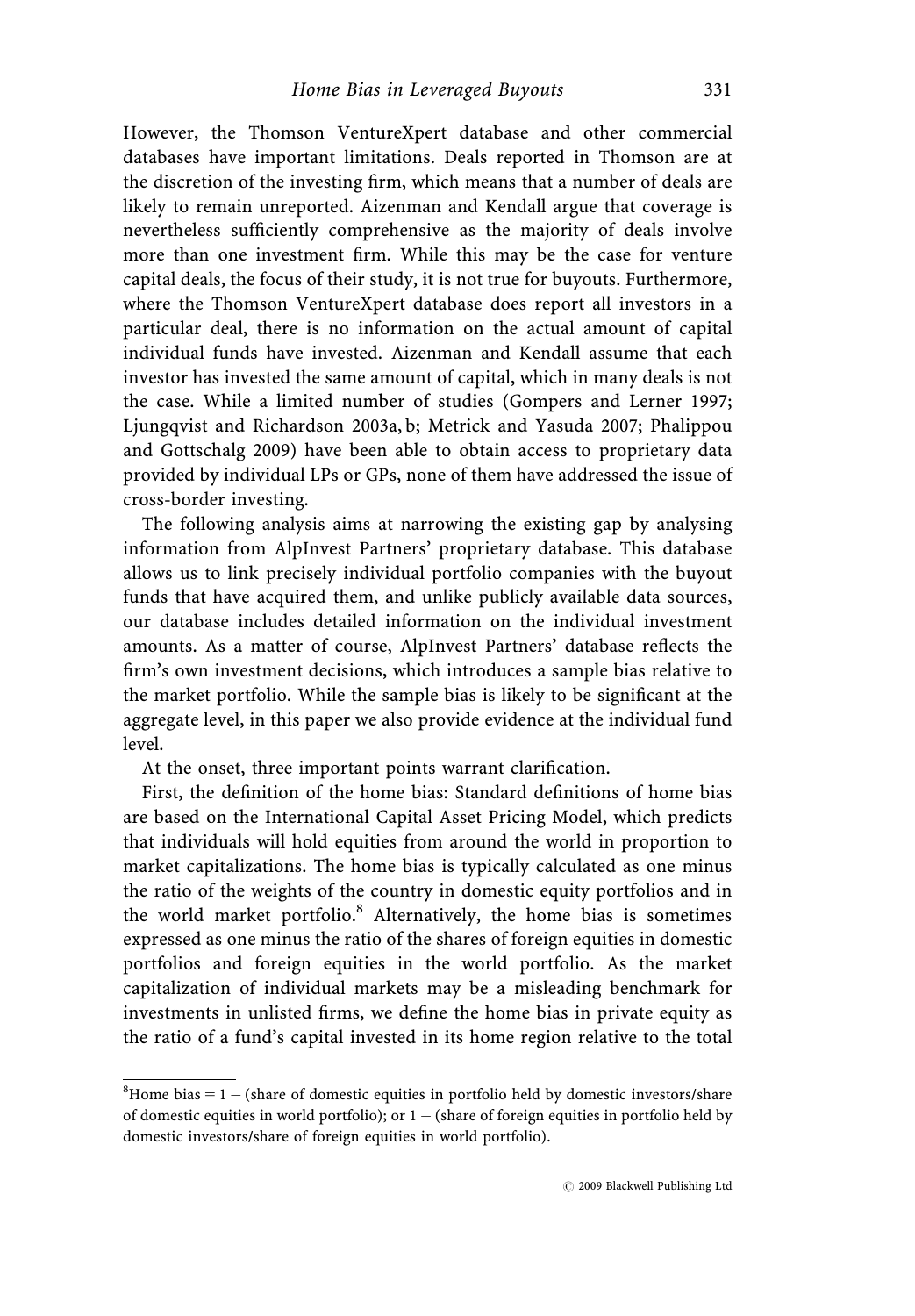amount of the fund's investment. This definition is essentially the same as in Hau and Rey (2008) for mutual funds. Further, we aggregate funds according to four different regions: the United States, the United Kingdom, non-UK Europe and Asia-Pacific. For non-UK Europe, we calculate an 'intraregional' bias as well as the extent of home bias of individual European countries (see next section).

Second, the level of analysis of cross-border flows and home bias: There are two levels at which cross-border capital flows in private equity may occur (Figure 2). At the LP level – or the 'country of origin' level – private equity investors may commit to funds managed in their home market, but they may also decide to commit capital to foreign funds, which involves cross-border capital flows. At the GP level – or the 'country of financial intermediation' level – fund managers decide where they want to deploy the capital they have raised. The 'country of destination' may be where their fund is domiciled, but acquisition targets may also be pursued abroad. In the present paper, we focus only on the second stage of cross-border investing, that is investment decisions made by GPs as financial intermediaries.

Third, the definition of 'country of management'. In principle, two approaches are conceivable. The country of management may be defined as the location where a private equity fund is actually raised and managed. Alternatively, it may be defined as the location where the GP is headquartered. These two locations do not need to be identical – a GP may decide to open an office abroad in order to raise and manage a fund outside his home market. Generally, this involves trade in financial services, which at



Figure 2: Global private equity flows

 $C$  2009 Blackwell Publishing Ltd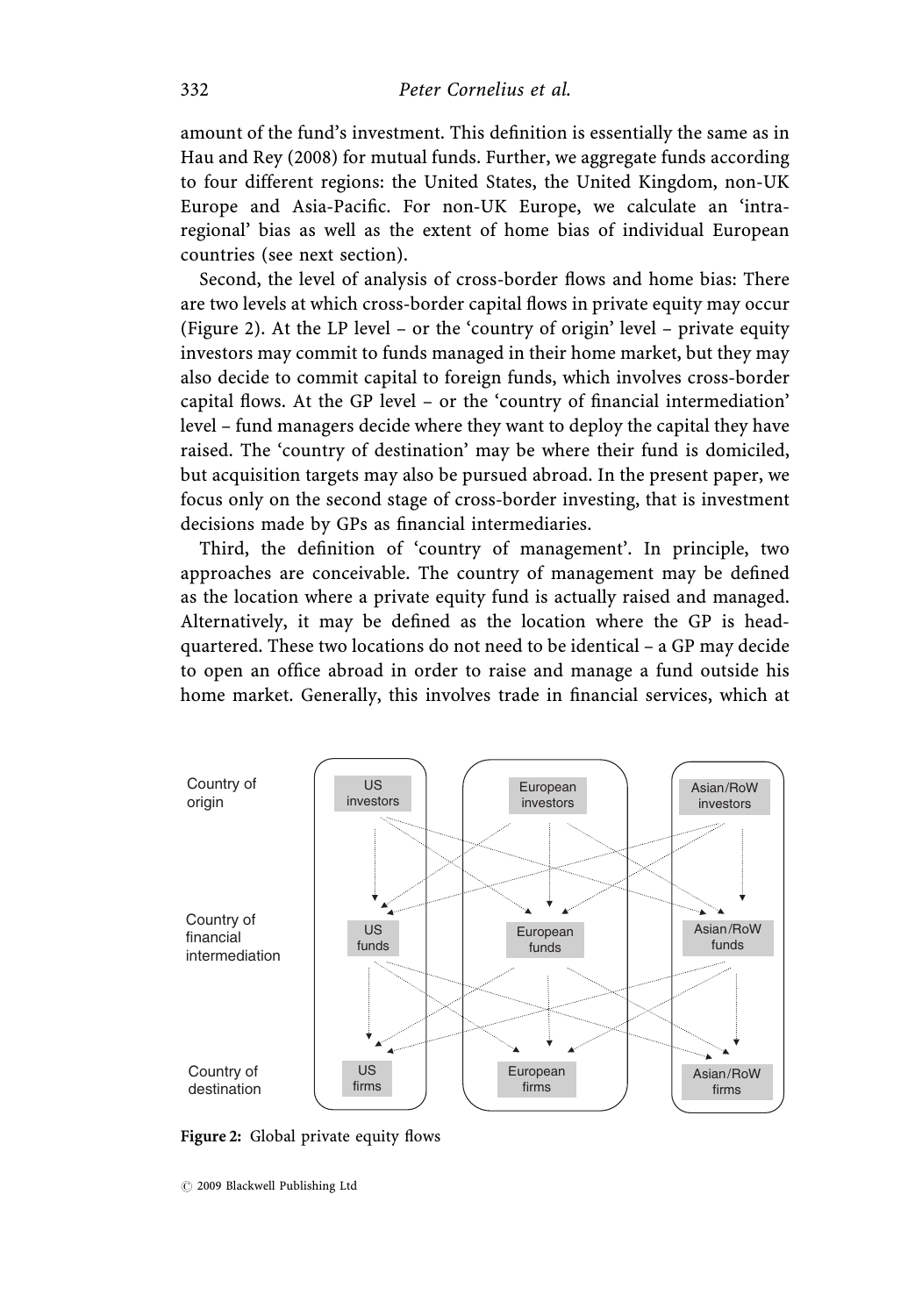least in the shorter term is likely to be a substitute for cross-border capital flows.<sup>9</sup> In this paper, we adopt the approach used by the European Private Equity and Venture Capital Association (EVCA), which considers funds raised and managed in Europe as European funds, regardless of where the GP is headquartered. It is important to note that this definition may imply a comparatively higher aggregate home bias since funds raised by foreign GPs in the domestic market tend to have a clear investment focus on the market where they are managed and are less likely to invest outside the thus defined country of management. For example, a US GP deciding to raise and manage a fund out of its European office in London is less likely to deploy the fund's capital outside the European market. In practice, however, the risk of overestimating the degree of home bias (and hence underestimating the degree of financial globalization in private equity) is limited.<sup>10</sup> In our sample, we have only a handful of funds whose country of management is different from where the GP is headquartered. Although these funds are relatively large, their re-classification according to the GP headquarters concept would not materially change our results.

Our sample consists of 102 buyout funds raised between 1995 and 2004. Setting 2004 as the cut-off year, we ensure that only those funds are included that have already entirely, or at least to a large extent, drawn down the capital LPs have committed. Of the 102 buyout funds in our sample, 48 are US funds, 28 are UK funds, 18 are non-UK European funds and 8 are Asia-Pacific funds. At the end of June 2007, these funds had invested in 2,260 portfolio companies that were valued at a cost of around  $E97$  billion.

While some partnership agreements do not specify any ranges within which the GP may invest outside the fund's home market, most agreements do. As far as US funds are concerned, recent partnership agreements typically include upper bounds varying between 15% and 50%. European buyout funds tend to have somewhat lower ceilings, ranging from 5%

<sup>&</sup>lt;sup>9</sup>Longer-term, however, domestic financial development is likely to be spurred by foreign investment in the domestic financial system, with the creation of domestic financial products fuelling foreign demand for domestic liabilities. Thus, trade in financial services – involving commercial presence as well as cross-border supply – is found to be complementary to cross-border capital flows (Martin and Rey 2004).

 $10$ Several large GPs in the United States have developed a global office network, and some of them have successfully raised significant amounts of private equity capital. The first investment in Europe by a US private equity firm was made by KKR in 1996. KKR's first European office was opened in London in 1998, raising their first European fund in 1999. Carlyle's first European fund was raised even earlier, in 1997, while Bain Capital's first European fund was raised in 2002. While European GPs have also expanded their office network into different regions, their foreign investments have been typically financed through their main funds raised in their home markets.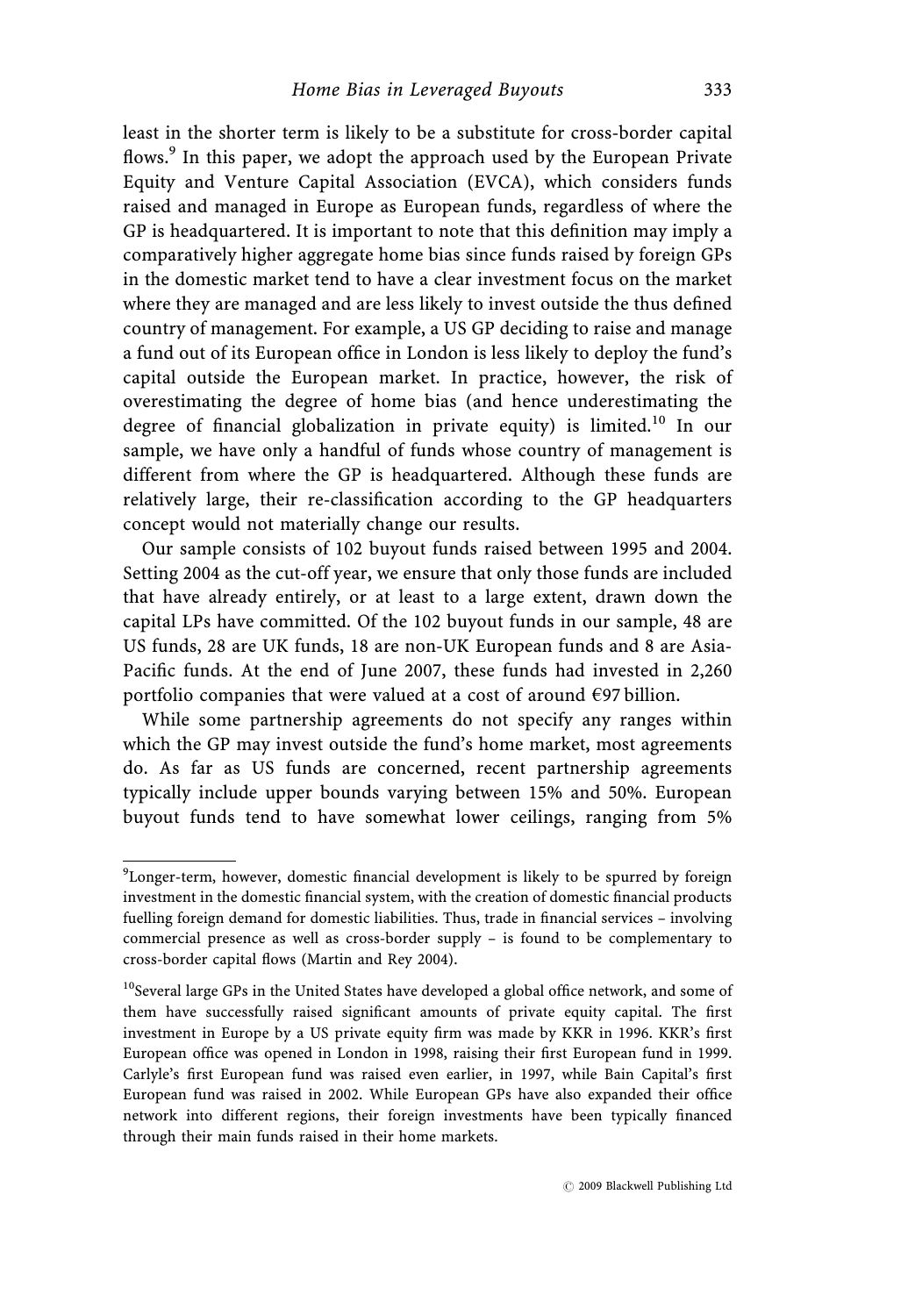to 40%. While actual investments generally remain within the fund-specific limits, the home bias of individual funds in our sample varies substantially: while one-third of the funds in the sample have invested exclusively in their own region, 9% of the funds have invested only outside the region where they are managed (Figure 3). While some of these funds have a truly global investment focus, others target specific regions, especially in the emerging markets, but decide to manage their capital out of a major financial hub, benefiting, among other things, from a superior market infrastructure.

In examining the degree to which buyout funds in different regions are on average home-biased, we calculate the ratio of the funds' capital invested in their respective home regions relative to the total amount of the funds' investment. We call this ratio the aggregate buyout fund home bias (Table 3). There are significant differences in the home bias across different regions. As far as US-based funds are concerned, 72.7% of their investments were made in the home market. While UK-based funds show a substantially smaller home bias, with less than half of their overall investments made in their home market, investments made by non-UK European funds and Asia-Pacific funds are highly focused on their home regions.

We also calculate the mean degree of home bias at the fund level. In the United States, the mean degree of home bias is somewhat smaller than the aggregate buyout fund home bias, suggesting a positive correlation with the size of funds. This is also true for funds in the Asia-Pacific region. In the United Kingdom, by contrast, the mean degree of home bias is comparatively larger, potentially indicating that our UK sample is biased towards more international funds.



Figure 3: Histogram of home bias at the fund level

 $C$  2009 Blackwell Publishing Ltd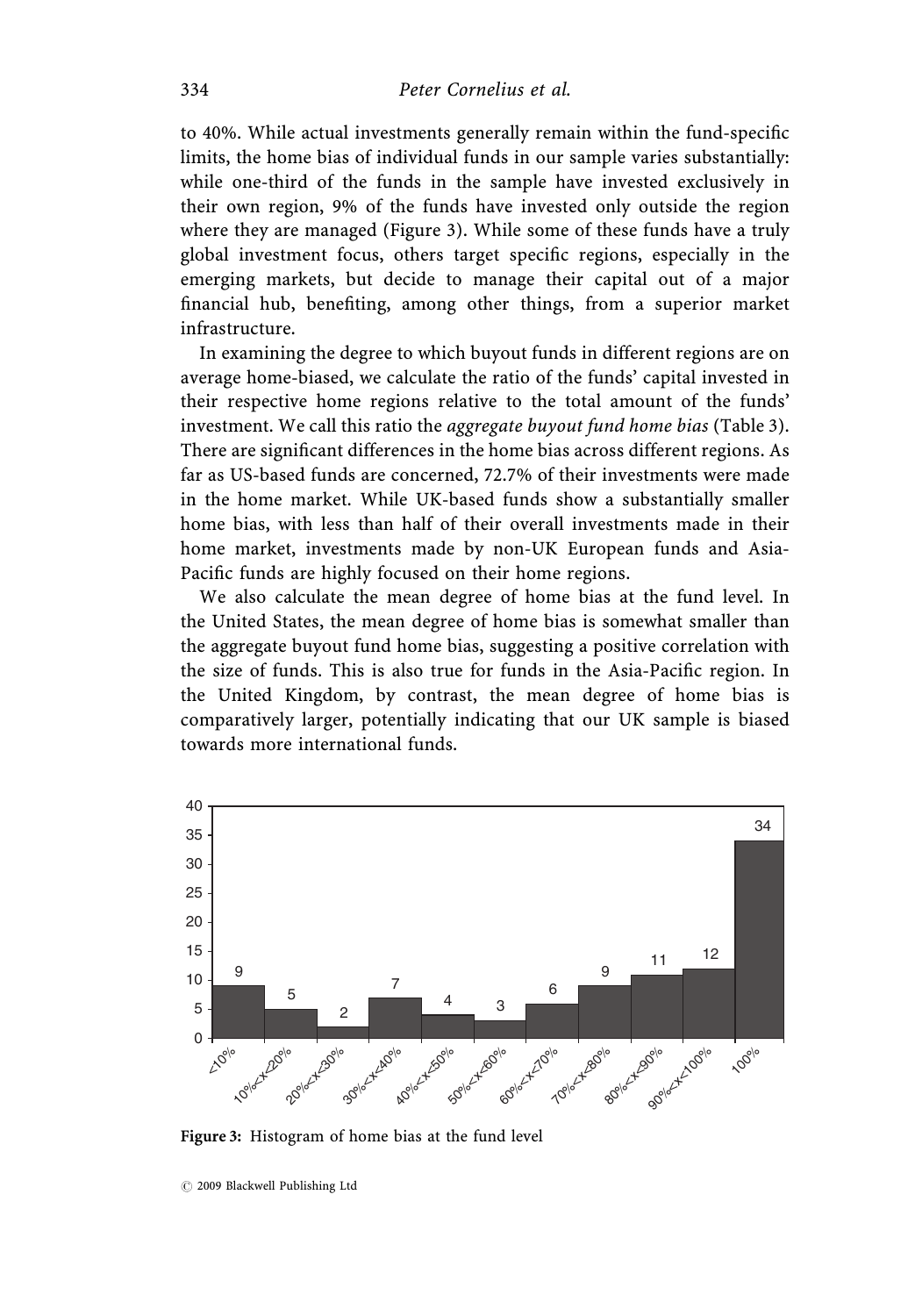|                                                     | US    | UK   | Europe | Asia-Pacific |
|-----------------------------------------------------|-------|------|--------|--------------|
| Number of funds                                     | 48    | 28   | 18     | 8            |
| Aggregate home bias (%)<br>Fund-level home bias (%) | 72.7  | 44.6 | 100.0  | 92.7         |
| Mean                                                | 69.3  | 47.2 | 99.4   | 89.6         |
| Median                                              | 86.9  | 43.6 | 100.0  | 93.35        |
| Upper quartile                                      | 100.0 | 75.4 | 100.0  | 100.0        |
| Lower quartile                                      | 40.3  | 14.1 | 100.0  | 85.2         |
| <b>SD</b>                                           | 35.3  | 33.9 | 2.3    | 13.4         |

#### Table 3: Home Bias Statistics

Source: AlpInvest Partners.

Table 4: Investment Value by Origin of General Partner (GP) and Destination Market

|               | Fund location |      |                           |               |               |       |               |       |               |               |
|---------------|---------------|------|---------------------------|---------------|---------------|-------|---------------|-------|---------------|---------------|
|               | US            |      | UK                        |               | Non-UK Europe |       | Asia-Pacific  |       | Total         |               |
| Destination   | $\epsilon$ bn | $\%$ | $\epsilon$ bn             | $\frac{0}{0}$ | $\epsilon$ bn | $\%$  | $\epsilon$ bn | $\%$  | $\epsilon$ bn | $\frac{0}{0}$ |
| US            | 37,398        |      | 72.7 2,197                | 5.7           | 26            | 0.4   | 83            | 5.6   | 39,704        | 40.7          |
| UK            | 4,098         |      | 8.0 17,266                | 44.6          | 2             | 0.0   |               | -     | 21,365        | 21.9          |
| Non-UK Europe | 5,865         |      | 11.4 19,101               | 49.3          | 5,882         | 99.5  |               | -     | 30,848        | 31.6          |
| Asia-Pacific  | 2,521         | 4.9  | 168                       | 0.4           |               | -     | 1,385         | 92.7  | 4,074         | 4.2           |
| Latin America | 1,542         | 3.0  | -                         |               |               |       | 27            | 1.8   | 1,568         | 1.6           |
| Total         |               |      | 51,424 100.0 38,731 100.0 |               | 5,909         | 100.0 | 1,495         | 100.0 | 97,559 100.0  |               |

Source: AlpInvest Partners.

Of the capital deployed abroad by US buyout funds, non-UK Europe absorbed the relatively largest percentage, followed by the United Kingdom and Asia (Table 4). By contrast, the Latin American market played a minor role for US-based funds, accounting for only 3% of their deployed capital. The vast majority of foreign investments made by UK-based funds have targeted firms in other European economies, underlining London's role as a major financial hub, an issue we turn to in greater detail in the following section. In comparison, buyouts in the United States made by UK-based funds have remained rare. With funds managed in other European countries showing an extreme intra-European bias, Europe has been a significant net importer of private equity capital vis-à-vis the United States. This is also true for Asia-Pacific, whose imports of buyout capital exceeded foreign investments made by domestic funds by a huge margin.

Overall, US-based funds represented 53% of the total amount of capital under management in our sample. This percentage is significantly higher than the 40.7% the US market absorbed in global private equity deals – a market share that is broadly consistent with Capital IQ data (42.8%; Table 2).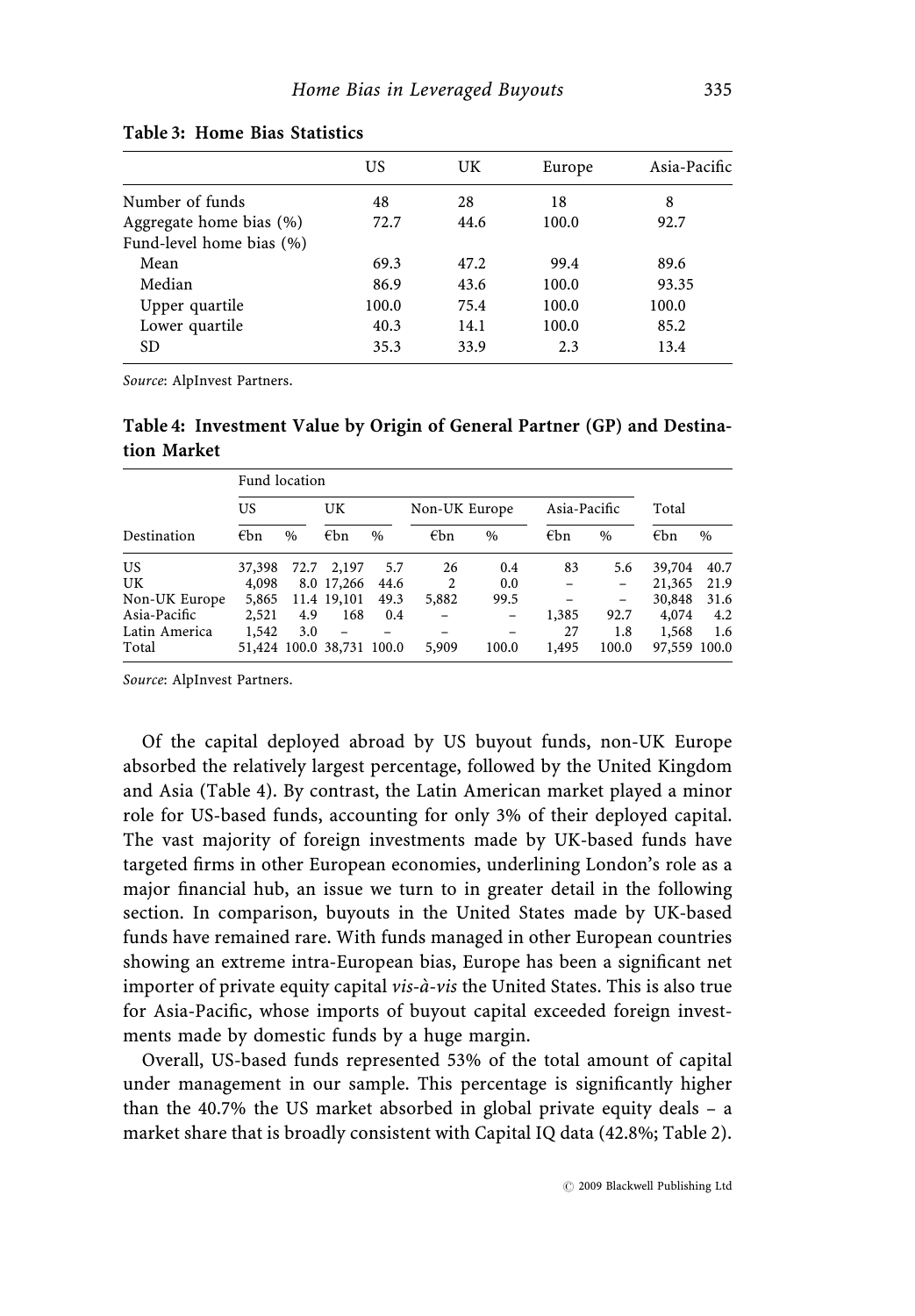In contrast, while private equity funds based in non-UK Europe accounted for only about 6% of global investments, their home market represented 31.6% of the equity value of global buyouts in the middle of 2007. The United Kingdom is clearly the most international market: although only 21.9% of global private equity capital was invested in UK portfolio companies, UKbased funds in our sample managed almost 40% of private equity capital deployed worldwide. While the broader European market (UK plus non-UK) represented 53.5% of the value of all buyouts in our sample, funds domiciled in this region managed only 45.7% of the buyout capital worldwide.

In order to examine whether buyout funds have become more international over time, we divided our sample into two sub-samples, consisting of 39 funds raised between 1995 and 1999 and 63 funds raised between 2000 and 2004. As far as US-based funds are concerned, we observe a significant increase in their exposure in Europe. Whereas non-UK Europe accounted for just 5.2% of the capital deployed by US funds raised before 2000, the region's share increased nearly threefold to 15.3% in our sub-sample covering the vintage years from 2000 to 2004. Conversely, UK-based funds have managed to expand into the US market, whose share increased to 7.4% in 2000–04 from 4.7% in 1995–99. Non-UK European funds and Asia-Pacific funds in our sample, however, do not exhibit any tendency towards greater inter-regional exposure during the period under investigation.

Importantly, we find no statistically significant relation between the size of private equity funds and the degree of their home bias (Figure 4). At the one extreme, there are relatively small funds targeting buyouts in emerging



Figure 4: Fund size versus home bias

 $C$  2009 Blackwell Publishing Ltd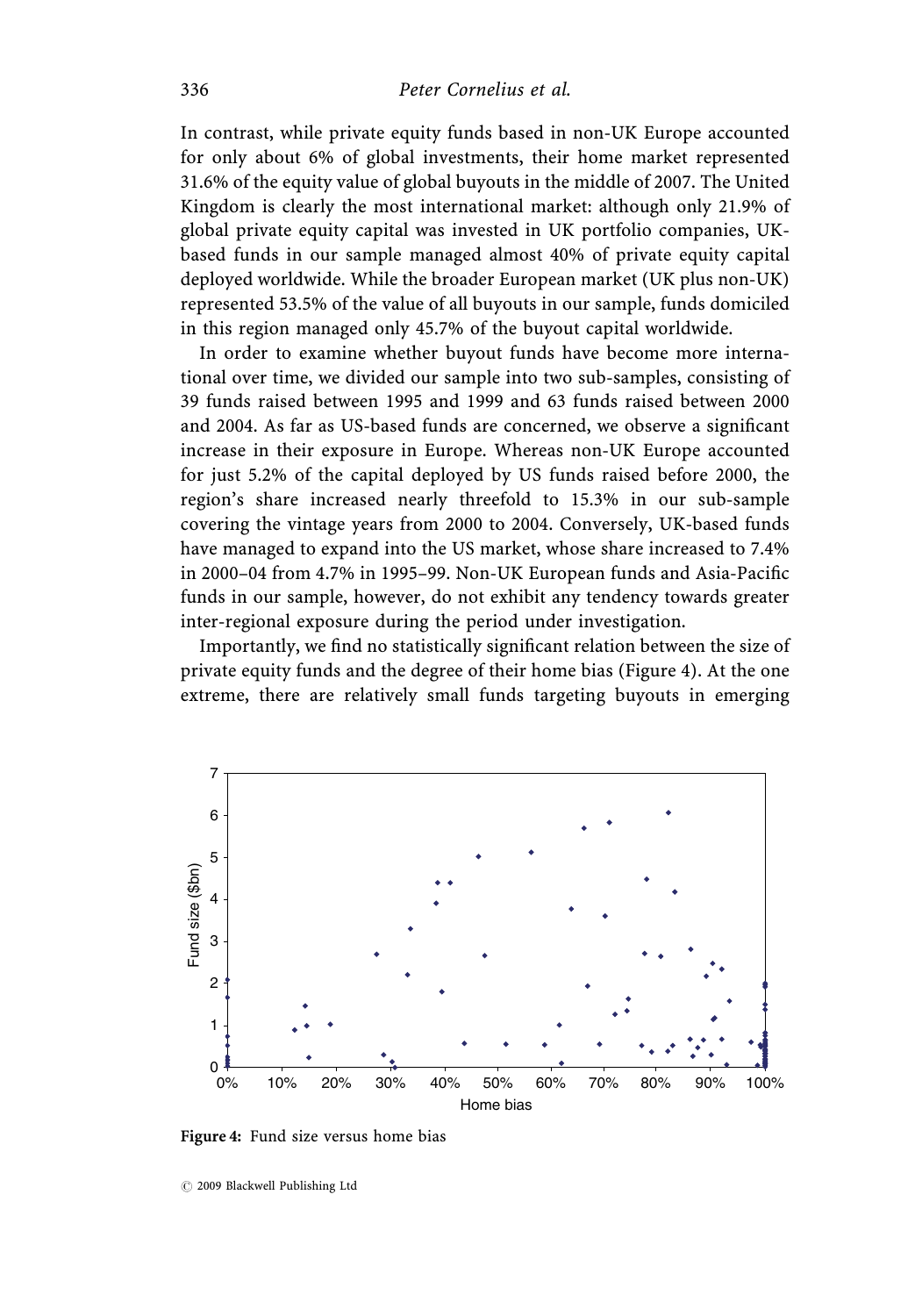markets but that are managed in one of the world's major financial hubs, notably New York and London. Their home bias is zero as they do not invest at all in the country where they are raised and managed. At the other extreme, there are a number of comparatively small funds, especially in Europe, whose investment focus is often not even their home region but their local economy within that region (e.g. France, Germany, Italy or the United Kingdom). Their home bias is 100%. As far as large buyout funds are concerned, their home bias tends to vary between 40% and 80%, with USbased funds showing a somewhat stronger home bias than their European peers.

Unfortunately, our sample does not allow us to examine the possible existence of a foreign bias in private equity investing, in the sense that GPs overweight or underweight certain markets. It is well documented in the literature that portfolio investors show not only a considerable home bias (see Section V) but also a significant foreign bias (e.g. Chan et al. 2005; Kho et al. 2007). Notwithstanding significant data limitations, Aizenman and Kendall's (2008) study indicates that a foreign bias is likely to exist in private equity as well. However, while our sample includes 1,036 foreign acquisitions in 50 countries, accounting for nearly half of all portfolio companies in our sample, in a significant number of countries there are very few observations. Not surprisingly, this applies especially to emerging market economies. While this observation alone may be interpreted as anecdotal evidence that the destination of private equity flows is not random, our sample is too small to investigate the factors that make individual countries attractive or less attractive for foreign investors. In the absence of an econometric analysis, we can only speculate that these factors are broadly identical with those that are found to determine the absolute level of buyout activity in individual markets, which includes investments by domestic investors (Lerner et al. 2009).

# IV. Europe

A country can integrate with the region where it is located or with the world as a whole. In this section, we look more closely at the home bias of individual funds within Europe (Jenkinson 2008). While we know from the preceding section that non-UK European funds have a 100% intra-regional bias, we are interested in the extent to which the average private equity fund that is raised in a European country invests in the rest of non-UK Europe. Overall, we find significant variation in the extent to which European buyout funds invest abroad (Table 5). Swedish funds are particularly outwardoriented, investing more than 50% of their capital outside their home market, especially in neighbouring countries Denmark, Finland and Norway.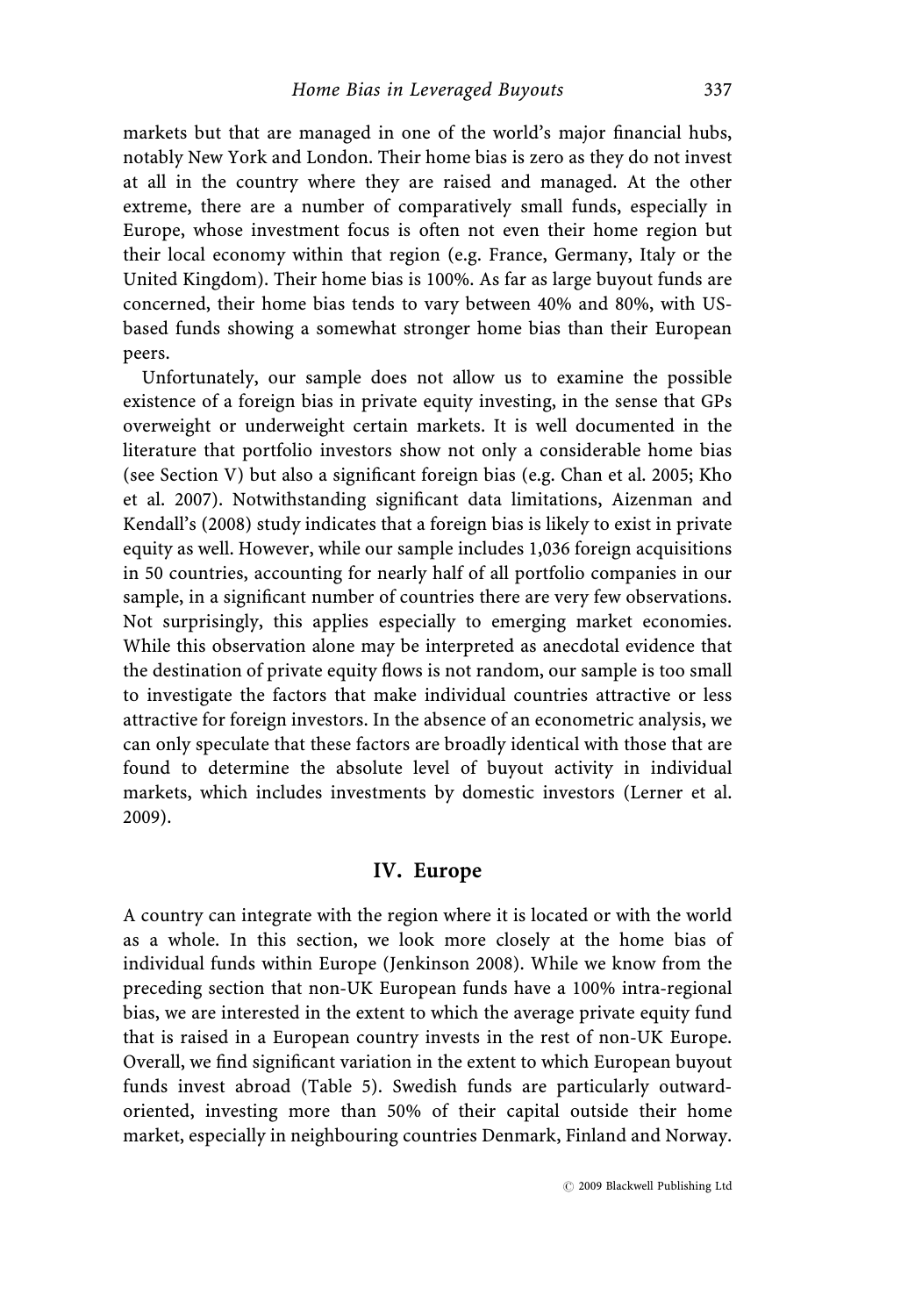|             | Fund located in       |       |                |              |               |              |               |                       |       |
|-------------|-----------------------|-------|----------------|--------------|---------------|--------------|---------------|-----------------------|-------|
| Market      | Denmark France<br>(%) | (%)   | Germany<br>(%) | Italy<br>(%) | Poland<br>(%) | Spain<br>(%) | Sweden<br>(%) | Switzerland UK<br>(%) | (%)   |
| Austria     | 0.0                   | 0.0   | 10.0           | 0.0          | 0.0           | 0.0          | 0.0           | 29.9                  | 0.9   |
| Belgium     | 0.0                   | 2.7   | 5.9            | 0.0          | 0.0           | 0.0          | 0.0           | 0.0                   | 1.1   |
| Bulgaria    | 0.0                   | 0.0   | 0.0            | 0.0          | 1.9           | 0.0          | 0.0           | 0.0                   | 0.0   |
| Czech Rep.  | 0.0                   | 0.0   | 0.0            | 0.0          | 0.0           | 0.0          | 0.0           | 0.0                   | 0.1   |
| Denmark     | 63.1                  | 0.0   | 0.0            | 0.0          | 0.0           | 0.0          | 19.6          | 0.0                   | 2.2   |
| Estonia     | 0.0                   | 0.0   | 0.0            | 0.0          | 0.0           | 0.0          | 0.0           | 0.0                   | 0.1   |
| Finland     | 24.7                  | 0.0   | 0.0            | 0.0          | 0.0           | 0.0          | 8.7           | 0.0                   | 1.7   |
| France      | 0.0                   | 52.2  | 0.6            | 0.0          | 0.0           | 0.0          | 0.0           | 0.0                   | 7.2   |
| Germany     | 0.0                   | 44.1  | 66.2           | 0.0          | 0.0           | 2.0          | 0.0           | 13.1                  | 10.7  |
| Ireland     | 0.0                   | 0.0   | 0.0            | 0.0          | 0.0           | 0.0          | 0.0           | 0.0                   | 1.7   |
| Italy       | 0.0                   | 0.6   | 1.4            | 88.0         | 0.0           | 0.0          | 0.0           | 0.0                   | 3.1   |
| Luxembourg  | 0.0                   | 0.0   | 0.0            | 12.0         | 0.0           | 0.0          | 0.0           | 0.0                   | 2.3   |
| Netherlands | 0.0                   | 0.1   | 7.0            | 0.0          | 0.0           | 0.0          | 5.1           | 0.0                   | 8.8   |
| Norway      | 0.0                   | 0.0   | 0.0            | 0.0          | 0.0           | 0.0          | 16.0          | 0.0                   | 0.6   |
| Poland      | 0.0                   | 0.0   | 0.0            | 0.0          | 63.2          | 0.0          | 0.0           | 0.0                   | 0.0   |
| Romania     | 0.0                   | 0.0   | 0.0            | 0.0          | 17.3          | 0.0          | 0.0           | 0.0                   | 0.0   |
| Slovakia    | 0.0                   | 0.0   | 0.0            | 0.0          | 7.7           | 0.0          | 0.0           | 0.0                   | 0.0   |
| Slovenia    | 0.0                   | 0.0   | 0.0            | 0.0          | 0.0           | 0.0          | 0.0           | 0.0                   | 0.1   |
| Spain       | 0.0                   | 0.0   | 0.0            | 0.0          | 0.0           | 98.0         | 0.0           | 0.0                   | 4.3   |
| Sweden      | 12.2                  | 0.0   | 0.0            | 0.0          | 0.0           | 0.0          | 49.3          | 0.0                   | 4.6   |
| Switzerland | 0.0                   | 0.0   | 9.1            | 0.0          | 0.0           | 0.0          | 1.3           | 57.0                  | 1.6   |
| UK          | 0.0                   | 0.2   | 0.0            | 0.0          | 0.0           | 0.0          | 0.0           | 0.0                   | 42.9  |
| Non-Europe  | 0.0                   | 0.0   | 0.0            | 0.0          | 9.9           | 0.0          | 0.0           | 0.0                   | 6.0   |
| Grand total | 100.0                 | 100.0 | 100.0          | 100.0        | 100.0         | 100.0        | 100.0         | 100.0                 | 100.0 |

Table 5: Intra-European Bias

Source: AlpInvest Database.

French buyout funds in our sample are not much behind, with 48% of their capital having being deployed in five other European economies, particularly Germany. In contrast, Italian and Spanish funds show a substantially higher home bias of 88% and 98%, respectively.

How do our findings compare with the cross-border fund investments reported by the EVCA? Their database has two important advantages. One is EVCA's considerably larger sample size. Another advantage lies in the fact that the database allows us to make intertemporal comparisons and examine whether the European private equity market is becoming less segmented over time. EVCA's database also has some important limitations, however. First, EVCA only provides cross-border capital flows in individual years as opposed to asset positions reported in our preceding analysis. Furthermore, cross-border flows recorded by EVCA do not allow us to distinguish between different types of private equity (buyouts, VC, mezzanine, etc.). However, as buyouts clearly dominate the European private equity industry, the EVCA data should be broadly representative with regard to cross-border investments in the buyout segment.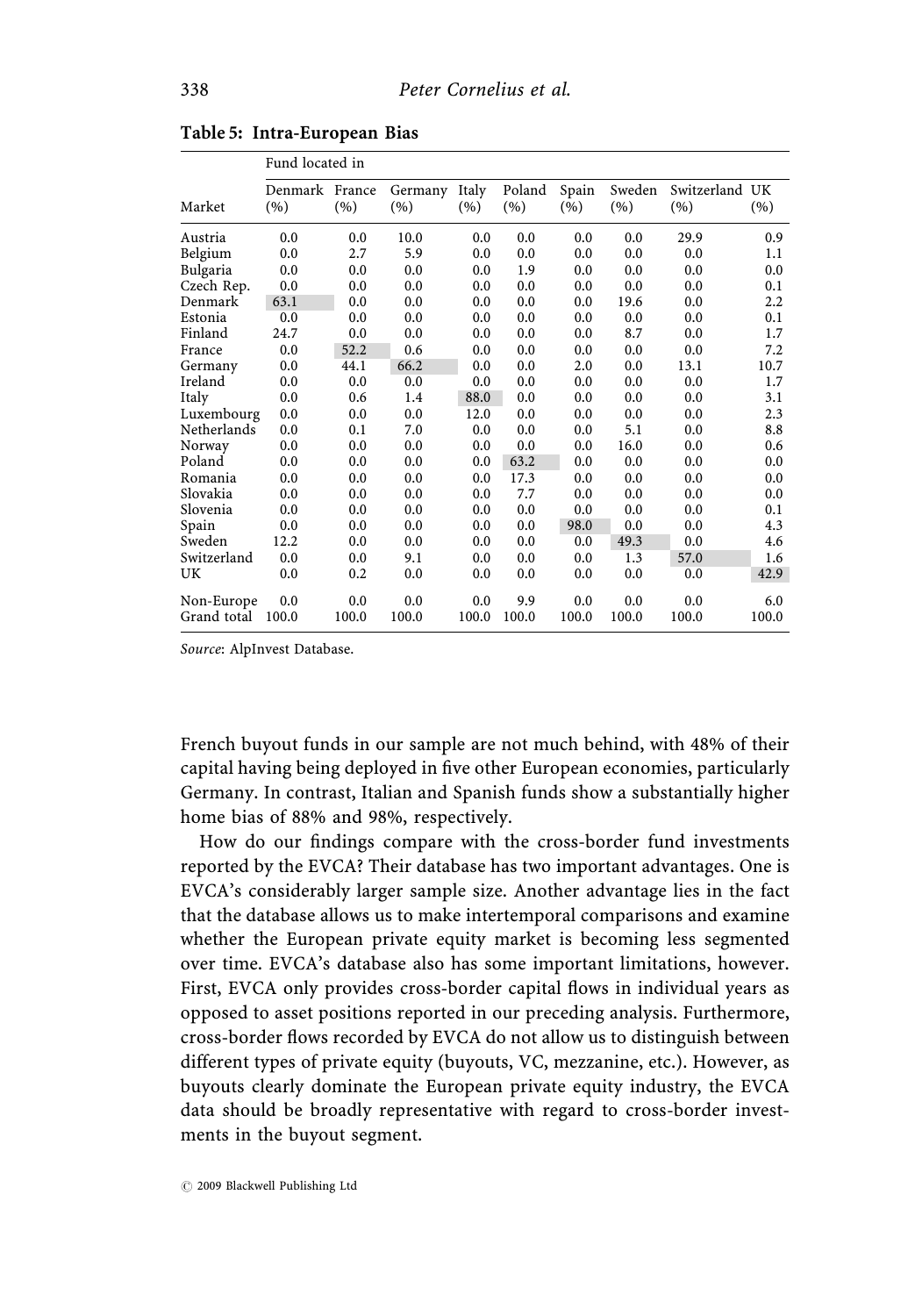Table 6 presents investment flow data for major European economies in three individual years, distinguishing between domestic investments, investments in other European economies and investments in the rest of the world. Overall, the data show a substantial expansion of private equity activity by European funds, with investments having risen 12-fold between 1991 and 2008. While at the beginning of the 1990s European investments were almost exclusively confined to the economies where the private equity funds were located, over time, their home bias has declined appreciably. However, it appears that much of this greater outward orientation has occurred in the 1990s when the aggregate average home bias fell from  $>90\%$ to  $<$  70%. Since then, the European private equity firms' home bias has more or less stagnated at that level.

Turning to individual countries, private equity funds domiciled in large economies tend to be particularly home-biased in their investment decisions. Although their home bias varies in individual years, French, German and Italian private equity funds generally invest 90% or more of their capital in their domestic markets. As a result, their investments account for the bulk of capital portfolio companies in their home markets have received. Apart from the United Kingdom, France, Germany and Italy are Europe's largest individual private equity markets, with their companies having absorbed 18.5%, 14% and 9%, respectively, of all investments made in Europe between 2000 and 2008.

At least for France and Germany, the home bias reported by EVCA is considerably higher than the share of domestic holdings in the investment portfolios of French and German funds in the AlpInvest sample (Table 5). This could suggest that the latter is skewed towards more international funds. However, for other major European markets we obtain similar results: for example, Swedish funds are found to be comparatively outward-oriented, whereas Spanish funds have remained extremely focused on domestic investment opportunities.

Funds domiciled in the United Kingdom are particularly international, confirming our preceding observations. In fact, given their dominance in terms of investment volumes, much of the decline in the overall home bias in private equity investing Europe has been driven by the increasingly interregional and global role UK-based funds play in financial intermediation.

To the extent that European private equity funds have become more international in their investment decisions, they have focused on other European markets. However, to a large extent, this integration process already occurred in the 1990s when the aggregate share of investments in other European countries more than tripled. Since 2000, however, this progress appears to have slowed substantially, with intra-European investment flows still accounting for  $<$  25% in 2008 of total investments made by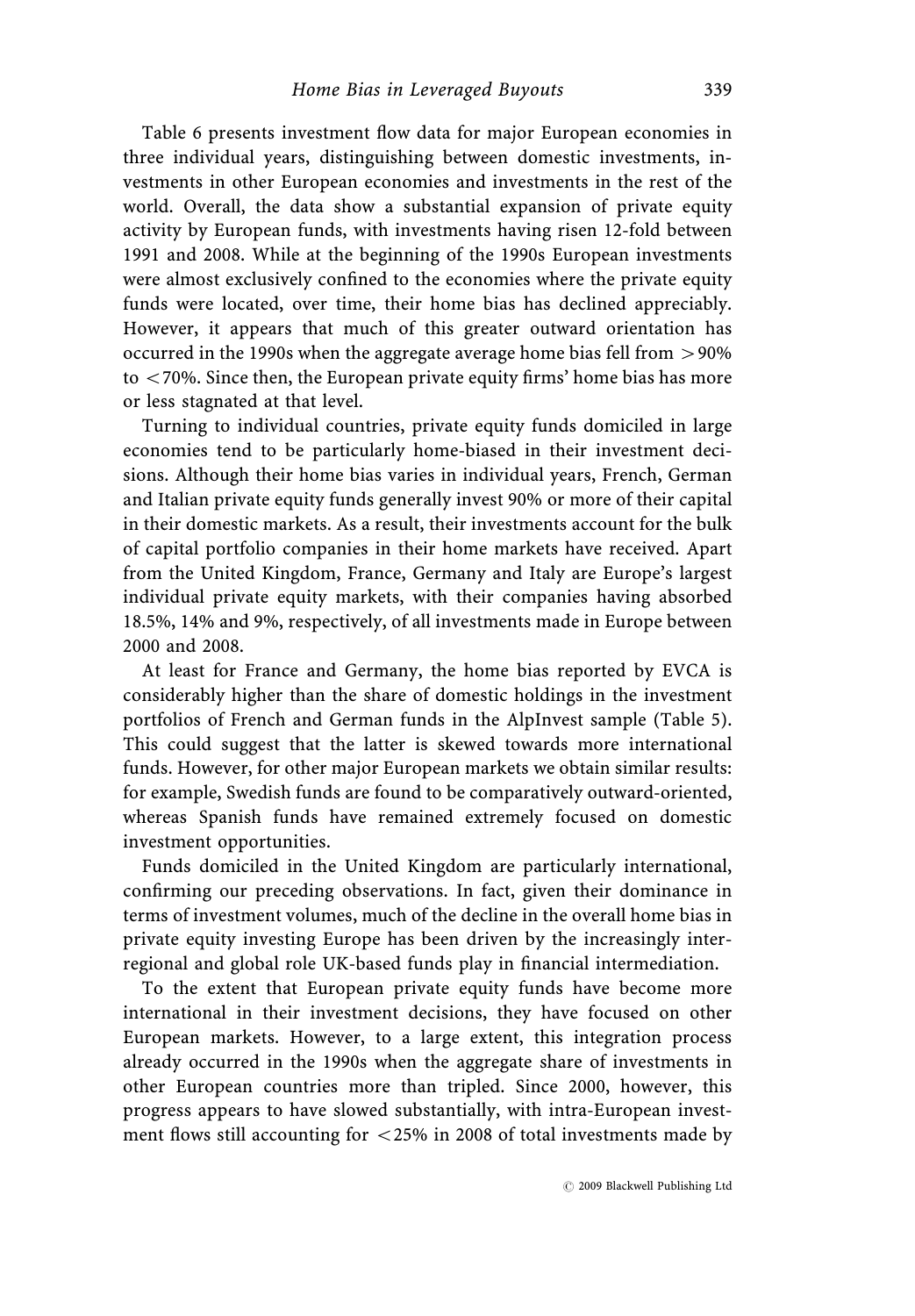| Table 6: Geographic D                                                                                                                 |                                             |                                                         |                      |                            |                                                                     | estination of Capital Managed by European Private Equity Funds |                  |                                                                         |               |                   |                                                                                                |                 |                       |                |              |
|---------------------------------------------------------------------------------------------------------------------------------------|---------------------------------------------|---------------------------------------------------------|----------------------|----------------------------|---------------------------------------------------------------------|----------------------------------------------------------------|------------------|-------------------------------------------------------------------------|---------------|-------------------|------------------------------------------------------------------------------------------------|-----------------|-----------------------|----------------|--------------|
|                                                                                                                                       | (investments<br>domestic fun<br>$\bigoplus$ | Country of management<br>ds)                            | managed by           | companies<br>$\widehat{c}$ | Investments managed by<br>domestic funds going to<br>other European |                                                                | $\widehat{c}$    | by domestic funds going<br>to non-European firms<br>Investments managed |               |                   | Investments managed by<br>domestic funds going to<br>domestic companies<br>$(4) = (1)-(2)-(3)$ |                 | bias $(%)$<br>(4)/(1) | Aggregate home |              |
|                                                                                                                                       | 1991                                        | 2000                                                    | 2008                 | 1991                       | 2000                                                                | 2008                                                           | 1991             | 2000                                                                    | 2008          | 1991              | 2000                                                                                           | 2008            | 1991                  | 2000           | 2008         |
| Austria                                                                                                                               |                                             | 63                                                      | 23                   |                            |                                                                     | $\overline{107}$                                               |                  |                                                                         |               |                   | 144                                                                                            | 124             | $\overline{00}$       | 88.3           | 53.7         |
| Belgium                                                                                                                               | 106                                         | 65                                                      | 668                  |                            |                                                                     | 277                                                            | $^{\circ}$       |                                                                         |               | 87                | 480                                                                                            | 390             | 82.1                  | 85.0           | 58.4         |
| Denmark                                                                                                                               |                                             | $\overline{74}$                                         | 482                  |                            | 63                                                                  | 54                                                             | $\circ$          | $167$<br>$22$<br>$18$                                                   | 47            | $\overline{c}$    | 164                                                                                            | 381             | $\infty$              | 59.9           | 79.0         |
| Finland                                                                                                                               |                                             | -84                                                     | 480                  |                            | $\mathcal{E}$                                                       | 45                                                             | $\sim$           |                                                                         | $\frac{8}{1}$ | 16                | 271                                                                                            | 419             | 84.2                  | 70.6           | 87.3         |
| France                                                                                                                                | 1,003                                       | 7,841                                                   | 8,772                | 55                         | 1,632                                                               | 466                                                            | ≘                |                                                                         | 55<br>171     | 938<br>554        | 5,794<br>4,154                                                                                 | 8,251           | 93.5<br>93.4          | 77.4           | 94.1         |
| Germany                                                                                                                               | 593                                         | 4,767                                                   | 7,082                | 29                         | 442                                                                 | 367                                                            | $\Xi$            | 1,532<br>428                                                            |               |                   |                                                                                                | 6,544           |                       | 87.1           | 92.4         |
| Greece                                                                                                                                |                                             | 95                                                      | 344                  |                            | 125                                                                 | 115                                                            | $\circ$          |                                                                         |               |                   | $\mathbb{R}$                                                                                   | 229             | $\overline{00}$       | 35.9           | 65.1         |
| Ireland                                                                                                                               |                                             |                                                         | 80                   | r.                         | 50                                                                  | $\overline{27}$                                                | $\circ$          |                                                                         | ∘             | $\frac{1}{2}$     | 167                                                                                            | 47              | 86.1                  | 74.9           | 58.7         |
| Italy                                                                                                                                 | $\mathbb{S}^4$                              | 2,9                                                     | 3,071                | 24                         |                                                                     | 150                                                            | $\circ$          | 501                                                                     | $\infty$      |                   |                                                                                                | 2,913           | 95.1                  | 86.6           | 94.9         |
| Netherlands                                                                                                                           |                                             | 2,969<br>1,916<br>183                                   | 1,788                | 12                         | 390<br>708                                                          | 461                                                            | $\omega$ $\circ$ | 228                                                                     |               | $\frac{466}{282}$ | 2,571<br>1,190                                                                                 | 1,309           | 94.9                  | 62.1           | 73.2<br>88.9 |
| Portugal                                                                                                                              |                                             |                                                         | 396                  |                            | 13                                                                  | $\mathbf{39}$                                                  |                  |                                                                         |               |                   |                                                                                                |                 | $\overline{00}$       | 90.2           |              |
| Spain                                                                                                                                 | 153                                         | 1,1                                                     | 1,842                |                            | $\overline{c}$                                                      | 118                                                            |                  |                                                                         | $\Box$        | $43$<br>151       | $\frac{165}{1,092}$<br>338<br>8,142                                                            | 352<br>1,713    | 98.7                  | 96.9           | 93.0         |
| Sweden                                                                                                                                | 47                                          |                                                         | 3,404                | 18                         | 846                                                                 | 520                                                            | $\circ$          |                                                                         | 914           | $^{29}$           |                                                                                                | 1,970           | 61.7                  | 16.1           | 57.9         |
| UК                                                                                                                                    | 1,635                                       | $\begin{array}{c} 1,127 \\ 2,098 \\ 12,918 \end{array}$ | 22,525               | 123                        | 3,032                                                               | 8,536                                                          | $80\,$           | 1,013                                                                   | 1,744         | 1,432             |                                                                                                | 12,245          | 87.6                  | 63.0           | 54.4         |
| Norway                                                                                                                                | 47                                          | 299                                                     | 756                  |                            | $\tilde{\mathcal{L}}$                                               | 83                                                             | w                | $16$<br>39                                                              | 26            | $\frac{1}{4}$     | 250                                                                                            | 647             | 89.4                  | 83.6           | 85.6         |
| Switzerland                                                                                                                           | 34                                          | 646                                                     | 1,307                | $\overline{17}$            | 446                                                                 | 815                                                            | $^{\circ}$       |                                                                         | 123           |                   | K                                                                                              | 369             | 26.5                  | 11.9           | 28.2         |
| Czech Rep.                                                                                                                            |                                             |                                                         |                      |                            | $\overline{6}$                                                      | $\overline{17}$                                                |                  |                                                                         |               |                   | 8 Y                                                                                            | $\frac{31}{20}$ |                       | 52.0           | 64.6         |
| Hungary                                                                                                                               |                                             |                                                         | $48$<br>$77$<br>$79$ |                            | $\circ$                                                             |                                                                | I                |                                                                         |               |                   |                                                                                                |                 |                       | $\overline{0}$ | 88.2         |
| Poland                                                                                                                                |                                             | $127$ 320 15                                            |                      |                            | 98                                                                  | 213                                                            |                  |                                                                         |               |                   | 116                                                                                            | 500             |                       | 52.7           | 69.5         |
| Romania                                                                                                                               |                                             |                                                         | 100                  |                            |                                                                     |                                                                |                  |                                                                         |               |                   |                                                                                                | 9Q              |                       | $\overline{0}$ | 99.0         |
| Europe                                                                                                                                | 4,529                                       | 36,622                                                  | 54,129               | 296                        | 8,153                                                               | 12,415                                                         | 127              | 3,790                                                                   | 3,151         | 4,106             | 25,318                                                                                         | 38,563          | 90.7                  | 69.1           | 71.2         |
| Note: 1991 data in millions of European Currency Units (ECU); 2000 and 2008 in millions of euros.<br>Source: EVCA, various yearbooks. |                                             |                                                         |                      |                            |                                                                     |                                                                |                  |                                                                         |               |                   |                                                                                                |                 |                       |                |              |

Table 6: Geographic Destination of Capital Managed by European Private Equity Funds

 $O$  2009 Blackwell Publishing Ltd

# 340 Peter Cornelius et al.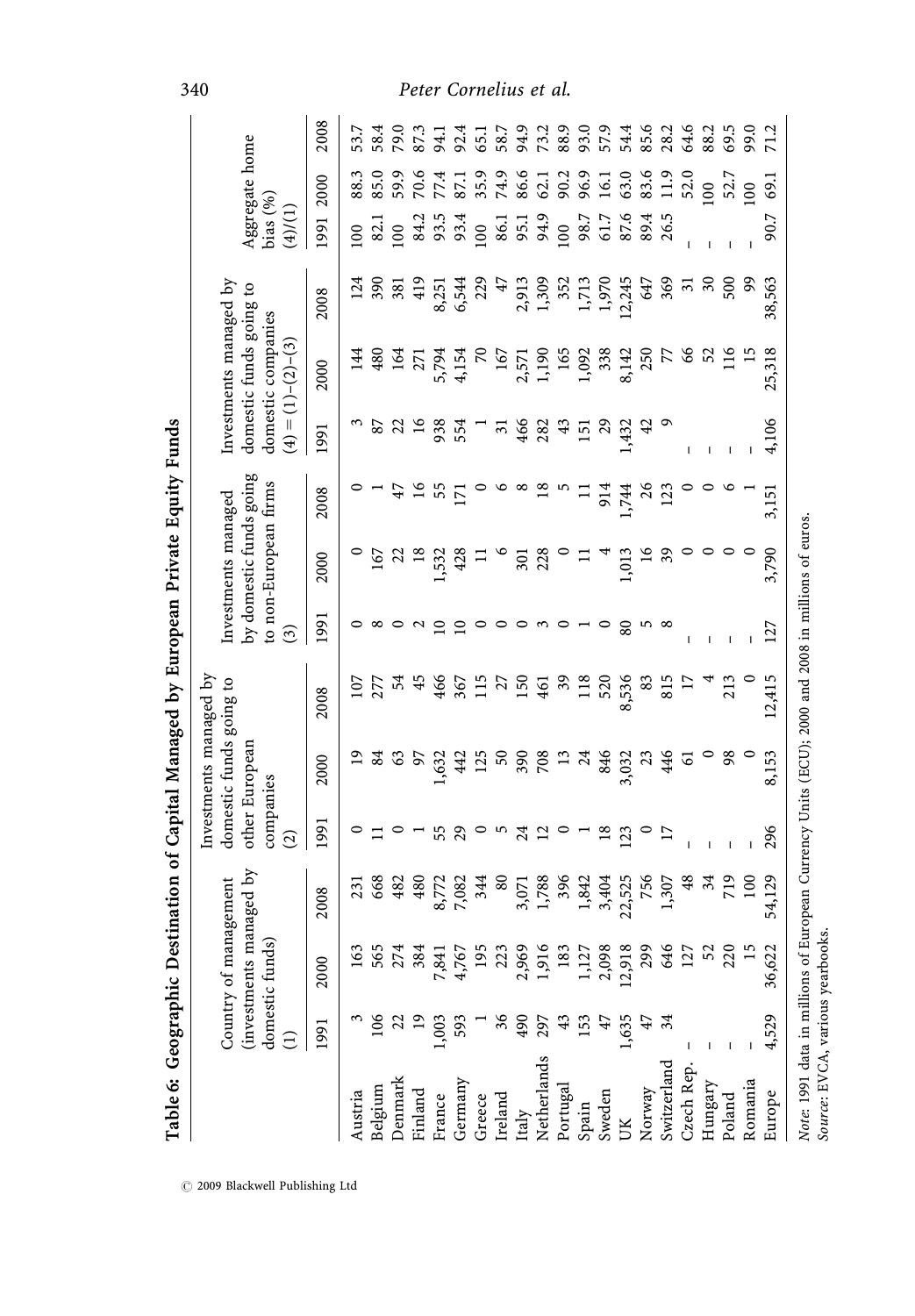European private equity funds. This may seem surprising, given the introduction of the euro in 11 countries (Austria, Belgium, Finland, France, Germany, Ireland, Italy, Luxembourg, the Netherlands, Portugal and Spain) in 1999, $<sup>11</sup>$  which has fostered the closer integration of Europe's financial</sup> markets, including the euro corporate bond market where the country of issuance has become of marginal importance in explaining yield differentials.

However, the closer integration of European debt capital markets appears to have had little impact on Europe's private equity markets. Rather, there remains a close geographical proximity of the fund management company to the investee companies in most non-UK countries. While local funds may have a competitive advantage in sourcing deals, the apparent fragmentation of Europe's private equity market has also been attributed to important cross-country differences in tax and legal systems. As the report of the Alternative Investment Expert Group (2006) notes, there is no specific regime at the European Union level governing the regulatory approach to the private equity industry. Instead, most Member States regulate part or all of the private equity value chain, especially regarding (i) the management of pooled investment vehicles and funds, (ii) the placement to eligible investors, (iii) tax incentives and restrictions and (iv) product terms and conditions.

# V. Are Private Equity Funds Less Home-Biased?

The preceding sections have provided an inter-regional, intra-regional as well as intertemporal analysis of the degree to which buyout funds are homebiased. In this section, we compare the home bias in private equity funds with portfolio investments and, more specifically, with the investment behaviour of mutual fund managers. Our analysis is motivated by the optimal ownership theory of the home bias proposed by Kho et al. (2007). Other things being equal, this theory is consistent with a comparatively less pronounced home bias in private equity.

The starting point of the optimal ownership theory of the home bias lies in the observation that insider ownership tends to be high if the extraction of private benefits is cheap. In countries with poor governance standards, it is therefore optimal for insiders to own large stakes in corporations. Since poor governance leads to a higher level of insider ownership, portfolio holdings by foreign investors are limited – implying a stronger home bias  $vis-\hat{a}-vis$ countries whose legal institutions are weak. However, as Kho et al. (2007)

 $11$ Greece joined in 2001, Slovenia in 2007, Cyprus and Malta in 2008 and Slovakia in 2009, expanding the common currency area to 16 Member States.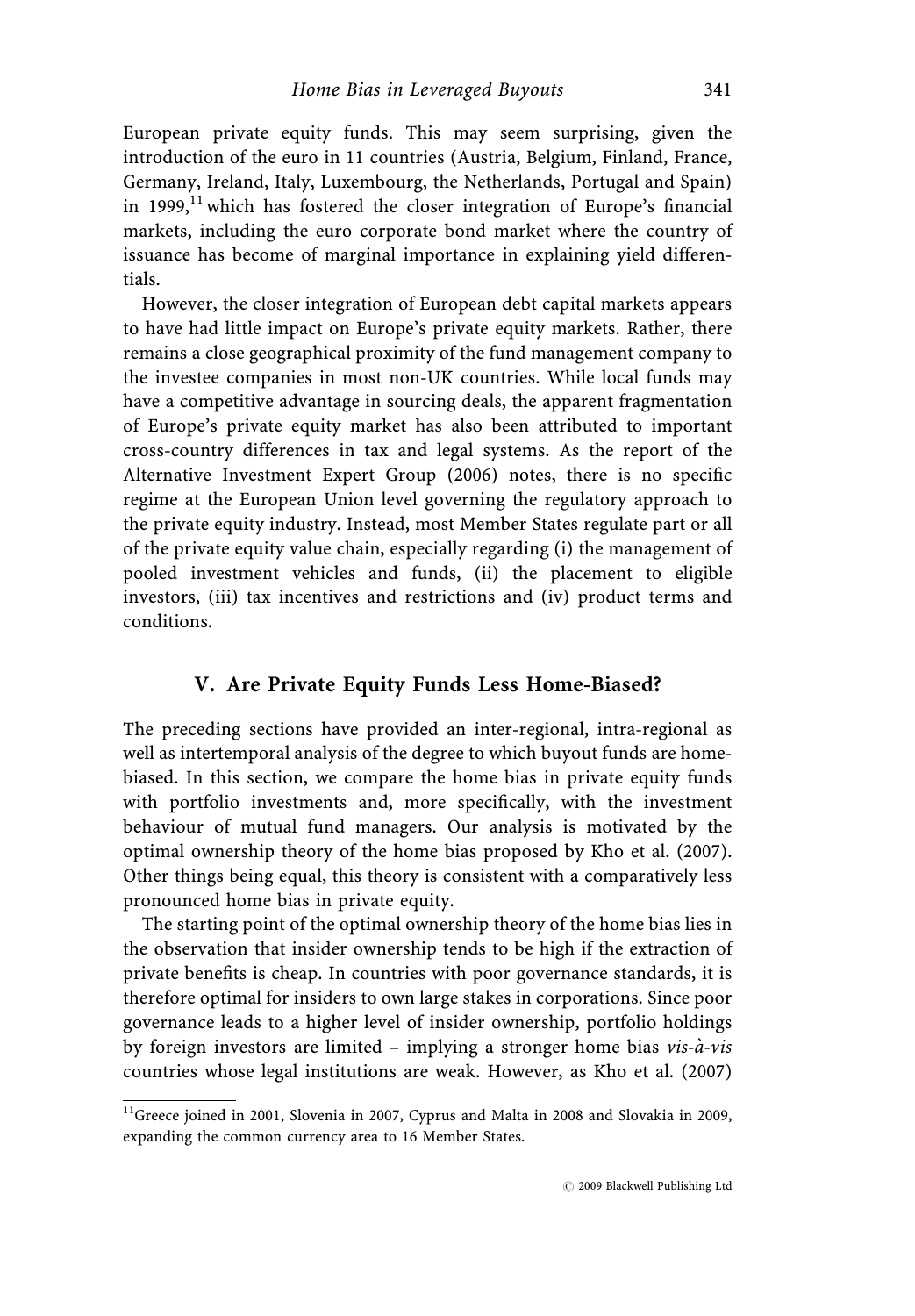emphasize, insider ownership is costly. If insiders do not take steps to consume fewer private benefits in countries with poor institutions, their firms will be unable to access the equity markets on acceptable terms. Portfolio investors will only buy equity from such firms at a discount that reflects the anticipated consumption of private benefits.

Agency problems of controlling shareholders can be reduced by having investors who actively monitor the controlling shareholders. Two types of investors can have a comparative advantage in monitoring. Local investors may have access to more information. However, to the extent that domestic investors serve as monitoring shareholders, even fewer shares float and can be acquired by foreign investors. Kho et al. (2007) call this the indirect effect of home bias, which amplifies the direct effect caused by high insider ownership.

Alternatively, foreign investors may have a comparative advantage in monitoring insiders. As Stulz (2005) argues, foreigners are limited in their consumption of private benefits by the governance of their home country. Conversely, firms that attract foreigners can increase their value because they signal a commitment to consume fewer benefits. However, for foreign investors to serve as effective and credible monitoring shareholders, they need to be blockholders. To the extent that information asymmetries make it more valuable for investors to expand resources in monitoring and enforcement, weak institutions imply that large shareholders earn a higher expected return than atomistic shareholders.

This has important implications for the mode of entry by foreign investors. In countries with weak institutions foreign investors are less likely to be atomistic portfolio investors and more likely to be large insider or outside investors. In general, large foreign blockholders are classified as foreign direct investors, with direct investment typically classified as holding at least 10% and intending to participate in the management of the firm. Thus, the optimal ownership theory of the home bias predicts the ratio of foreign direct investment to total foreign investment to be inversely related to the quality of institutions and to the fraction of shares held by insiders.

Kho et al. (2007) find robust empirical support for their hypotheses. First, using country-level US data on portfolio investment from the Treasury Benchmark Survey and firm-level block holdings reported by Worldscope, they find that on average the home bias of US investors towards the 46 countries with the largest equity markets actually did not fall between 1994 and 2004. Second, they find that US investors' home bias against individual countries decreased the most towards countries in which the ownership by corporate insiders declined. Third, the importance of foreign direct investment was found to have declined – and the importance of portfolio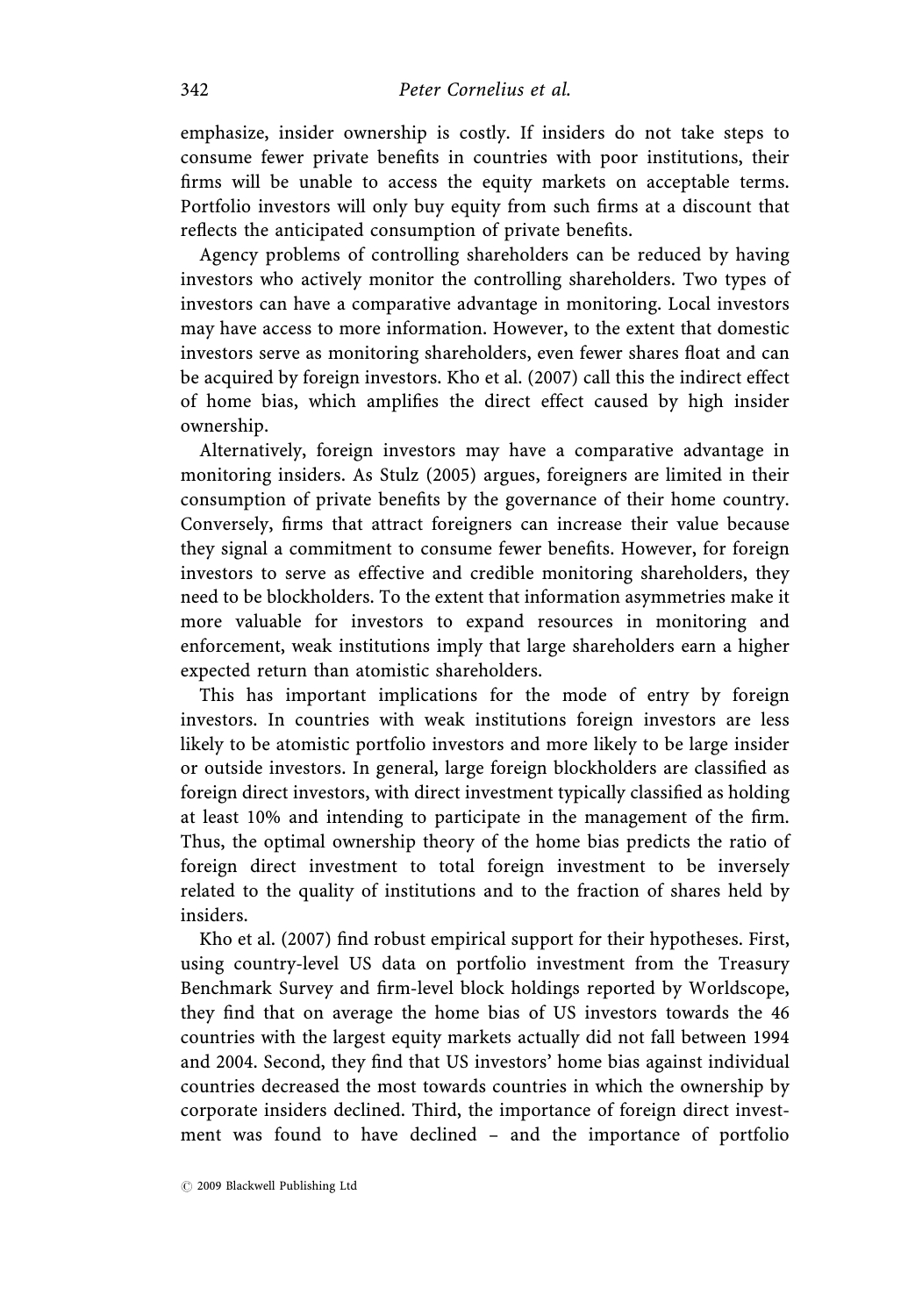investment to have increased – in countries in which ownership by corporate insiders fell.

These findings are directly relevant for our analysis. Since buyout funds typically acquire majority stakes in firms and work closely with management to sharply reduce or eliminate agency problems, other things being equal one would expect them to be less home-biased than mutual funds, which normally are portfolio investors. While sometimes private equity funds accept minority positions, notably in Asia where growth capital tends to play a comparatively greater role than buyouts, rarely do these positions involve  $10\%$  of the shares. And in practically all cases private equity investors are active shareholders in order to ensure that their interests are fully aligned with management and other insiders.

In examining whether buyout funds indeed are less home-biased than mutual funds as well as portfolio investors at the country level, we restrict our sample to US- and UK-based funds. They represent three-quarters of the total number of funds and 92% of the capital invested. Non-UK European funds and Asia-Pacific funds typically have a local or regional investment focus, and, as discussed, show a very high intra-regional bias. Comparing the home bias of these funds with mutual funds in non-UK Europe and Asia-Pacific would require disaggregating our sample according to individual countries, which, however, would in many cases result in very small country samples.

As far as US buyout funds are concerned, they are in fact significantly less home-biased than US mutual funds. In our sample, US buyout funds have invested on average 27.3% of their capital abroad. By comparison, Hau and Rey (2008) who calculate the 'aggregate mutual fund home bias' as the ratio between the total market capitalization of the domestic assets in which mutual funds invest and their total investment portfolio find that foreign equities represent just about 15% of the investment portfolios held by US mutual funds (Table 7). Their results are virtually identical to those obtained by Chan et al. (2005), whose estimates are also based on the same data set provided by Thomson Financial Securities, although for a different sample period.

In our sample, UK-based buyout funds show a significantly lower degree of home bias than their American peers, with 54% of their capital invested abroad. This is also true for mutual funds in the United Kingdom, which are found to be substantially less home-biased than US mutual funds. However, the shares reported by Chan et al. (2005) and Hau and Rey (2008) differ significantly. While Chan and colleagues report a home bias in UK mutual fund investing similar to UK buyout funds, Hau and Rey find a substantially lower amount of holdings in the home market relative to the funds' overall holdings. Chan and colleagues' UK sample of mutual funds is nearly twice as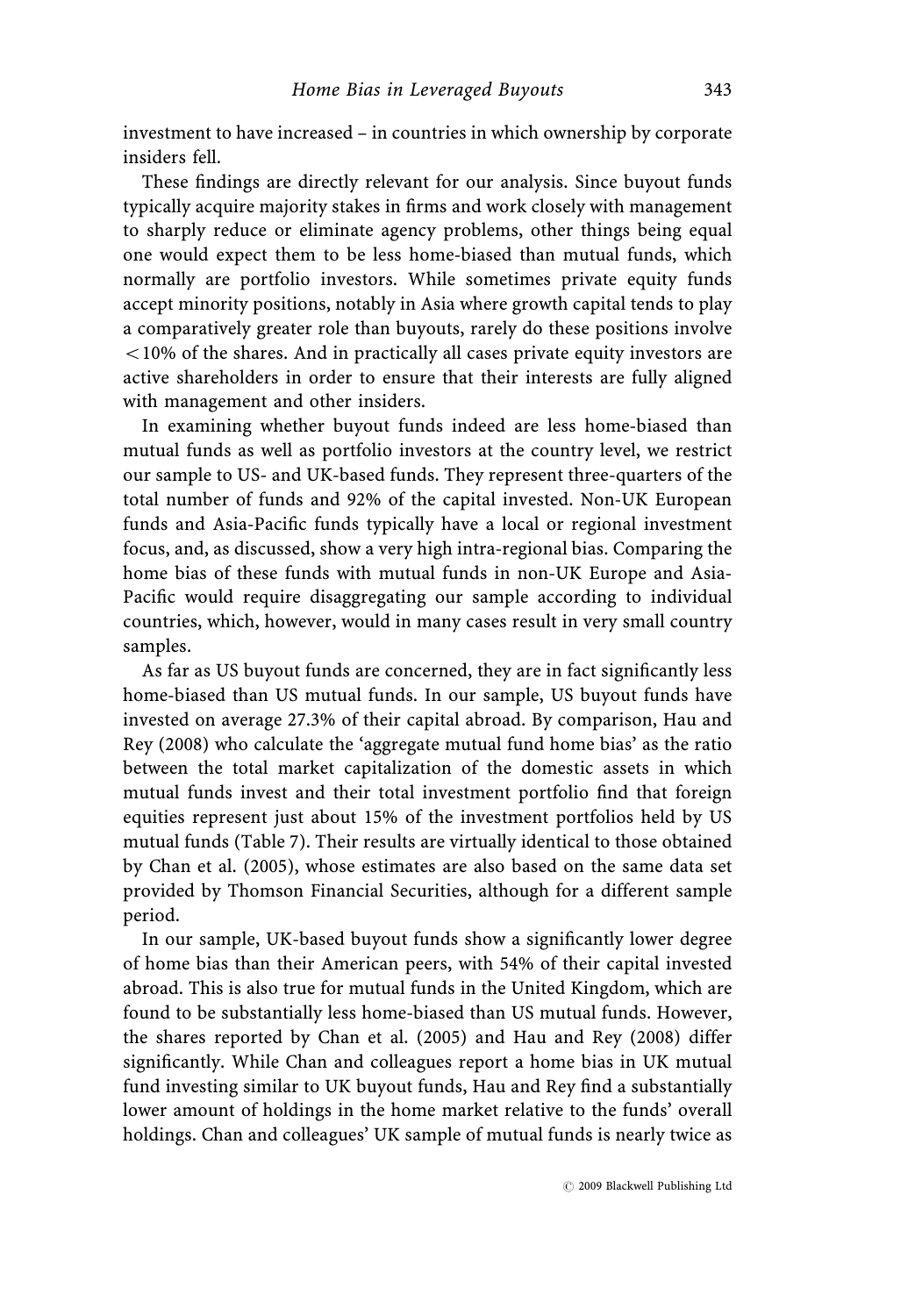| Study                 | Focus                                                                         | Data source                                                               | Period      | US   | UK   |
|-----------------------|-------------------------------------------------------------------------------|---------------------------------------------------------------------------|-------------|------|------|
| This study            | <i>Buyout funds: US,</i><br>Europe, UK,<br>Asia-Pacific                       | AlpInvest<br>proprietary<br>data set                                      | 1995-2004   | 72.7 | 46.0 |
| Hau and Rey<br>(2008) | Mutual funds:<br>US, Canada, UK,<br>Europe,<br>Switzerland                    | Thomson Financial 1997-2002<br>Securities                                 |             | 85.1 | 22.8 |
| Chan et al. (2005)    | Mutual funds:<br>26 economies                                                 | Thomson Financial<br>Securities                                           | 1999-2000   | 85.7 | 43.1 |
| Hau and Rey<br>(2008) | Portfolio<br><i>investment</i> : US,<br>Canada, UK,<br>Europe,<br>Switzerland | <b>IMF</b> Coordinated<br>Portfolio<br><b>Investment Survey</b><br>(CPIS) | $2001 - 02$ | 92.1 | 65.4 |

Table 7: Recent Studies on Home Bias in Equity Investing

large as Hau and Rey's (2,021 versus 1,186 funds), but it remains unclear what explains the substantial difference in the home bias reported in these two studies. One possible explanation Hau and Rey offer is that their sample is biased towards more international funds.

Hau and Rey also report the degree to which portfolio investors are biased at the country level, which they define as the ratio between the total investment made by domestic agents in the home market and the total domestic market capitalization. Their calculations are based on data from the IMF's Coordinated Portfolio Investment Survey. In contrast to most other studies (e.g. Warnock 2002; Ahearne et al. 2004; Chan et al. 2005), however, they choose not to normalize their numbers by the relative size of the domestic capitalization in the world market capitalization. This has the advantage that we can easily compare the thus-calculated home bias at the country level with the home bias at the mutual and buyout fund levels (Table 7). Importantly, the home bias at the country level is significantly higher than for mutual funds as well as for buyout funds, both in the United States and in the United Kingdom. As far as buyout funds are concerned, the differences are quite dramatic. While US buyout funds in our sample are found to have invested 27.3% of their capital abroad, at the country level holdings of foreign assets are reported to represent just 8% of total investments. Similarly, while UK-based buyout funds in our sample have deployed 54% of their capital abroad, at the country level foreign investment represents only about 35%.

Overall, buyout funds tend to be less home-biased than portfolio investors, a finding that appears to be consistent with the optimal ownership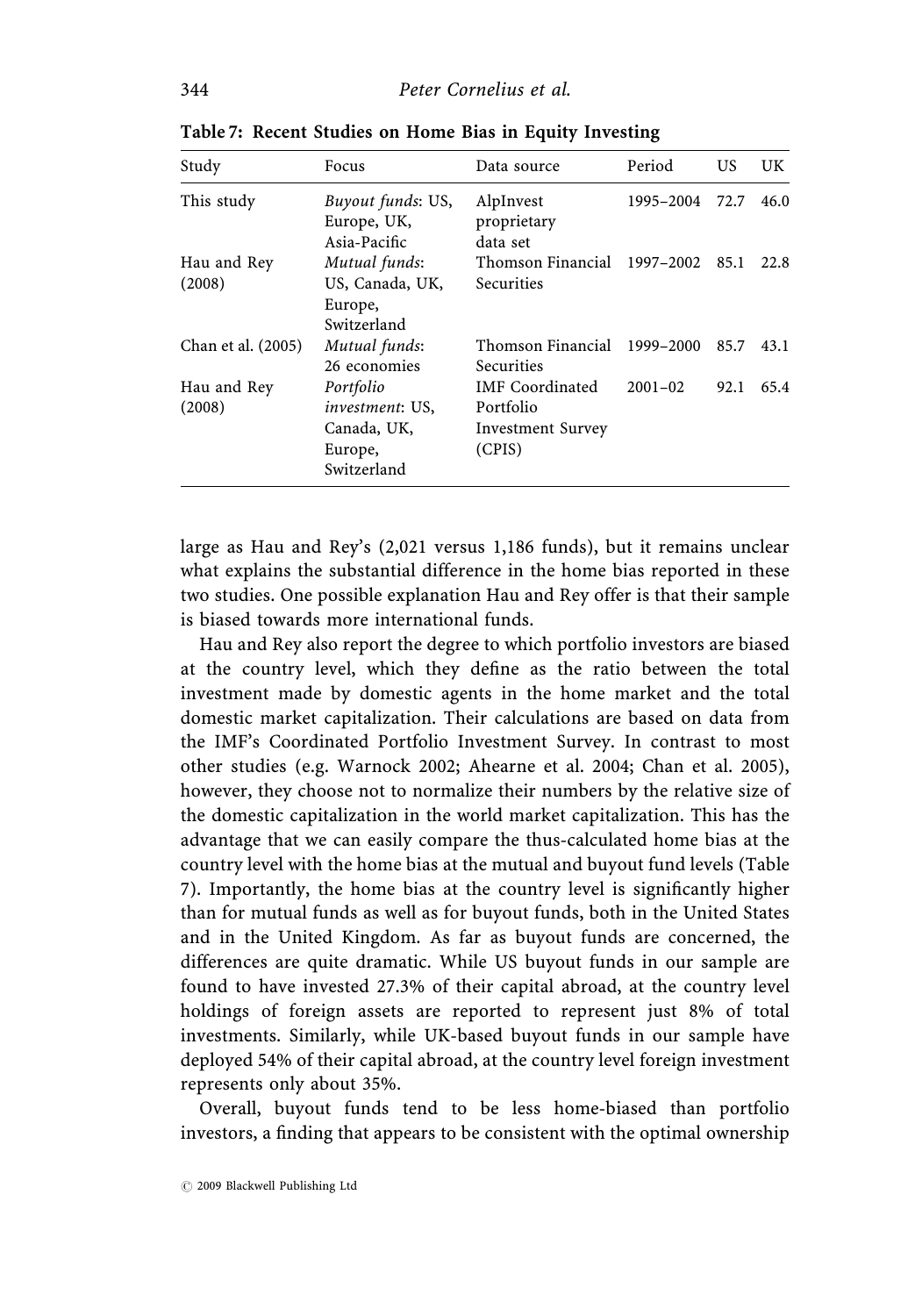theory of the home bias. This conclusion finds further support in the destination of foreign investments made by buyout funds versus mutual funds. Although, as we have explained above, we are unable to calculate the degree to which buyout funds show a foreign bias, we do find that the funds in our sample have a considerably higher exposure to emerging markets. While these markets have absorbed around 6% of the total capital deployed by the US- and UK-based buyout funds in our sample, Chan et al. (2005) report that investments in emerging markets accounted for  $\langle 3\% \rangle$  and  $\langle 5\% \rangle$ of the assets held by US and UK mutual funds at the beginning of this decade. Although mutual fund investments in emerging markets have risen noticeably in recent years, the huge increase in private equity fundraising for emerging markets suggests that the exposure gap between the two asset classes looks set to widen.

That private equity funds show a comparatively higher exposure to markets where institutions are less developed is in part explained by their role in monitoring insiders. Interestingly, Lerner and Schoar (2005), who examine 210 developing country private equity investments (mainly growth capital transactions but also buyouts and venture capital), find that investors pursue different strategies depending on the corporate governance structures they operate. While in high enforcement and common law countries investors often use convertible preferred stock with covenants, investors in low enforcement countries and civil law nations tend to use common stock and debt and rely on equity and board control. However, board seats are normally available only to foreign direct investors, such as buyout funds acquiring controlling stakes or at least a sufficiently large number of shares allowing them to effectively monitor insiders. This avenue is normally not open to portfolio investors holding small shares, explaining why mutual funds typically show a larger home bias, including against emerging markets.

# VI. Conclusions

Our main findings can be summarized as follows. First, our sample of 102 buyout funds raised between 1995 and 2004 shows a significant variation in the degree to which funds invest abroad. The most international funds are found to be based in the United Kingdom, with more than half of the capital they raise being deployed abroad. In terms of the destination of foreign investments, non-UK Europe is found to be the most important market, underlining London's role as Europe's most important financial hub. By comparison, the 48 US-based funds in our sample are found to be significantly more home-biased, with only around 22% of their capital deployed outside their home market.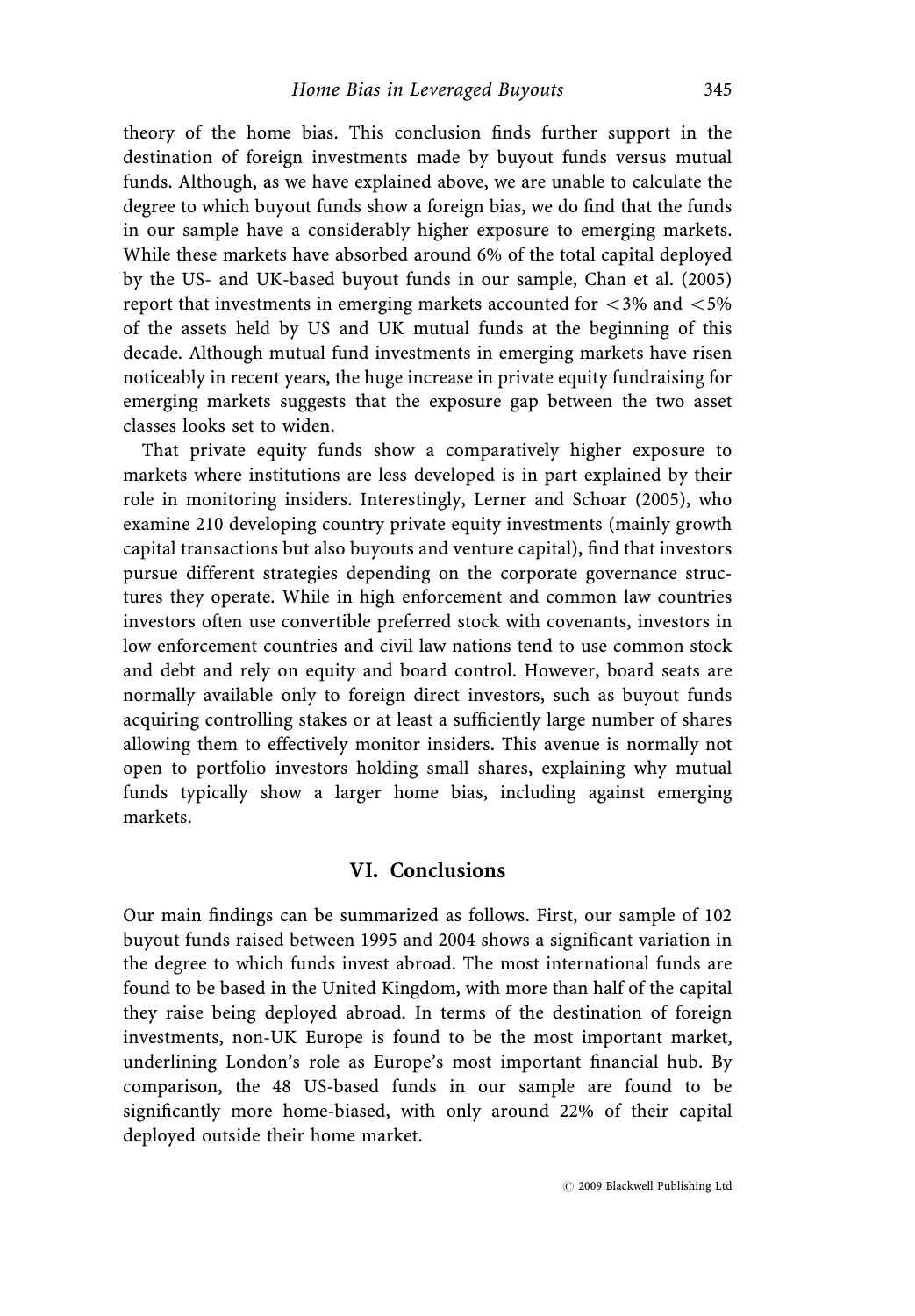Second, buyout funds raised in non-UK Europe show an extreme degree of intra-regional bias, with virtually none of their capital leaving the region. However, within Europe we find a significant amount of cross-border capital flows in private equity – albeit with substantial cross-country differences. While funds in some European economies adopt a regional perspective (e.g. Scandinavia) or invest significant amounts in neighbouring countries, some markets have remained largely isolated in terms of private equity capital outflows as well as inflows.

Third, at the fund level, there is no statistically significant relation between the degree of home bias and the size of individual funds.

Fourth, the home bias in private equity investing has decreased over time. This applies especially to US funds, which are found to invest a rising share of their capital in Europe. Although our sample does not include vintage years after 2004, more recent fundraising trends suggest that we should expect a growing allocation to other regions, notably emerging Asia, as well. UK funds have also become more international, not only with regard to investments made in other European economies but also in terms of deploying more capital in the US market. EVCA data suggest that the European private equity market has become less segmented over time, although this process is impeded by important structural barriers.

Finally, private equity funds appear to be less home-biased than portfolio investors, a finding that is consistent with the optimal ownership theory of the home bias. Whereas traditional explanations to the home bias are based on the portfolio approach, this theory focuses on the quality of institutions as a key determinant of insider ownership and hence the share of portfolio holdings by foreign investors. Importantly, it predicts that the home bias in portfolio investing will decline only if institutions that support decentralized ownership become prevalent across the world. This prediction is particularly relevant for emerging markets whose economies are characterized by institutions that are still emerging. As long as their quality of governance is perceived to be inferior, foreign direct investment – as opposed to portfolio investment – is likely to remain the preferred choice of entry.

Private equity funds share an important characteristic with foreign direct (strategic) investors in that they typically buy a significant – often controlling – stake in a company, thus reducing agency problems in the acquired firms. For institutional investors, such as pension funds and insurance companies, seeking greater exposure to the rapid economic catch-up process in emerging markets, private equity funds might thus offer superior riskadjusted returns. This would help explain why commitments to private equity funds targeting emerging markets have skyrocketed in recent years. As this capital becomes deployed, the home bias in private equity looks set to fall further – in contrast to portfolio investing and mutual funds whose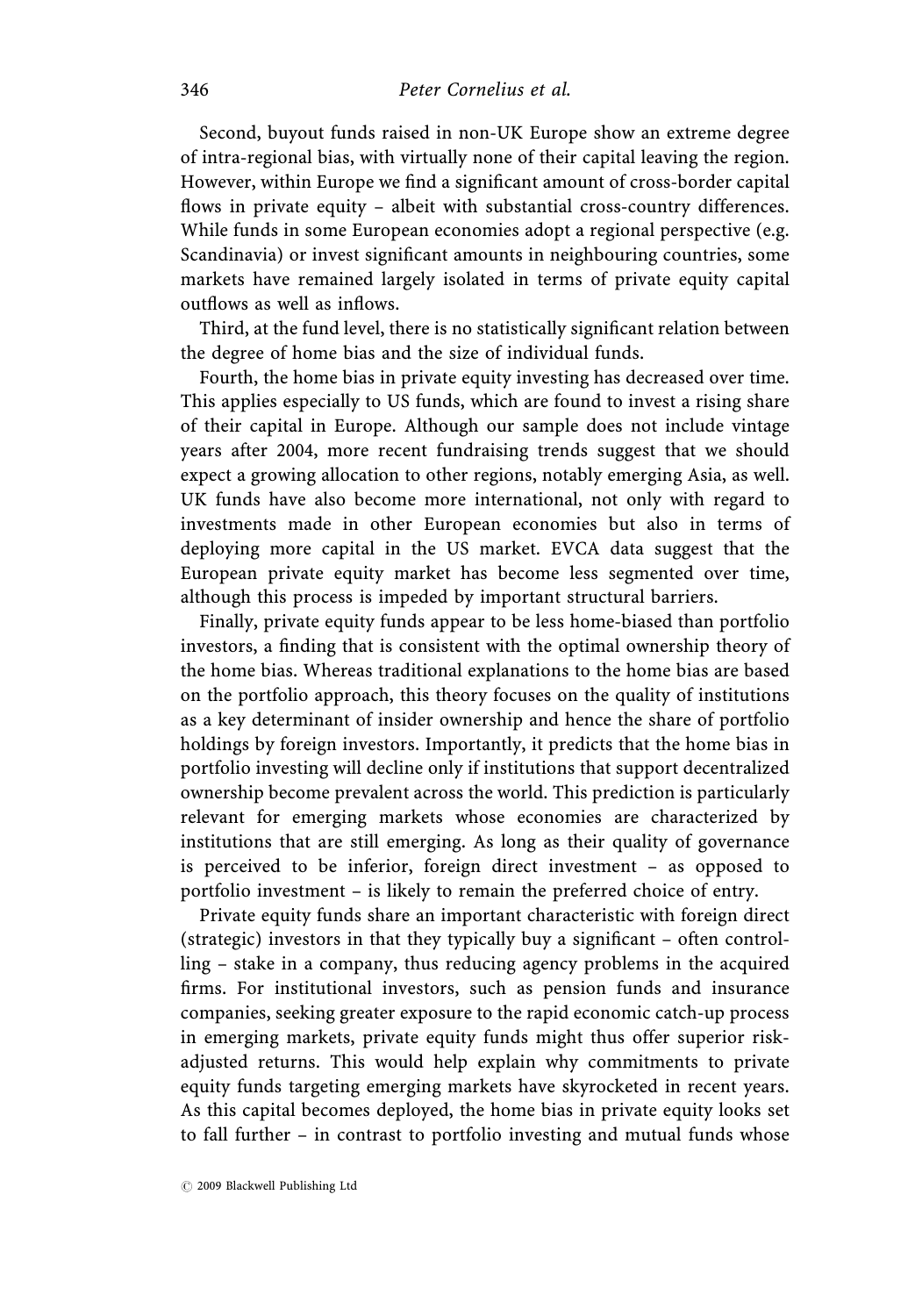home bias tends to be more persistent in light of the typically slow progress in improving the quality of a country's institutions.

Whether or not private equity funds indeed become less home-biased, especially against emerging markets, will critically depend on whether their fund managers have learned from past mistakes, however. According to Leeds and Sunderland (2003), a key mistake earlier private equity funds made was the failure to recognize important cross-country differences in corporate governance and legal institutions and to adjust their investment strategies accordingly. Private equity firms acquiring non-controlling stakes – thus deviating from a core principle in private equity investing – become burned particularly badly in the 1990s. While the substantial risk of acquiring minority stakes in countries with inferior governance structures are widely recognized today, sometimes private equity funds are willing to take this risk in the absence of investment opportunities to become a controlling stakeholder. The extent to which the home bias in private equity will actually continue to decline will ultimately depend on how these risks are managed.

Peter Cornelius AlpInvest Partners Jachthavenweg 118 1081 KJ Amsterdam The Netherlands [peter.cornelius@alpinvest.com](mailto:peter.cornelius@alpinvest.com)

# References

Ahearne, A. G., W. L. Griever and F. E. Warnock (2004), 'Information Costs and Home Bias: An Analysis of U.S. Holdings of Foreign Equities', Journal of International Economics, 62, 313–36.

Aizenman, J., and J. Kendall (2008), 'The Internationalization of Venture Capital and Private Equity', NBER Working Paper No. 14344.

Alternative Investment Expert Group (2006), 'Report. Developing European Private Equity'. Available at [http://www.evca.eu/uploadedFiles/Home/Public\\_](http://www.evca.eu/uploadedFiles/Home/Public_And_Regulatory_Affairs/PARA_Issues/Issue_Items/4241EC_Expert_Group_on_Alternative_Assets/EU_expert_group(jul06).pdf) [And\\_Regulatory\\_Affairs/PARA\\_Issues/Issue\\_Items/4241EC\\_Expert\\_Group\\_on\\_](http://www.evca.eu/uploadedFiles/Home/Public_And_Regulatory_Affairs/PARA_Issues/Issue_Items/4241EC_Expert_Group_on_Alternative_Assets/EU_expert_group(jul06).pdf) [Alternative\\_Assets/EU\\_expert\\_group\(jul06\).pdf \(accessed on 27 October 2009\).](http://www.evca.eu/uploadedFiles/Home/Public_And_Regulatory_Affairs/PARA_Issues/Issue_Items/4241EC_Expert_Group_on_Alternative_Assets/EU_expert_group(jul06).pdf)

Apax Partners (2007), 'Private Equity in the Public Eye. 2007 Global Private Equity Environment Rankings'. Available at http://www.apax.com/EN/ (accessed on 27 October 2009).

Chan, K., V. Covrig and L. Ng (2005), 'What Determines the Domestic Bias and Foreign Bias? Evidence from Mutual Fund Equity Allocations Worldwide', Journal of Finance, 60, 1495–534.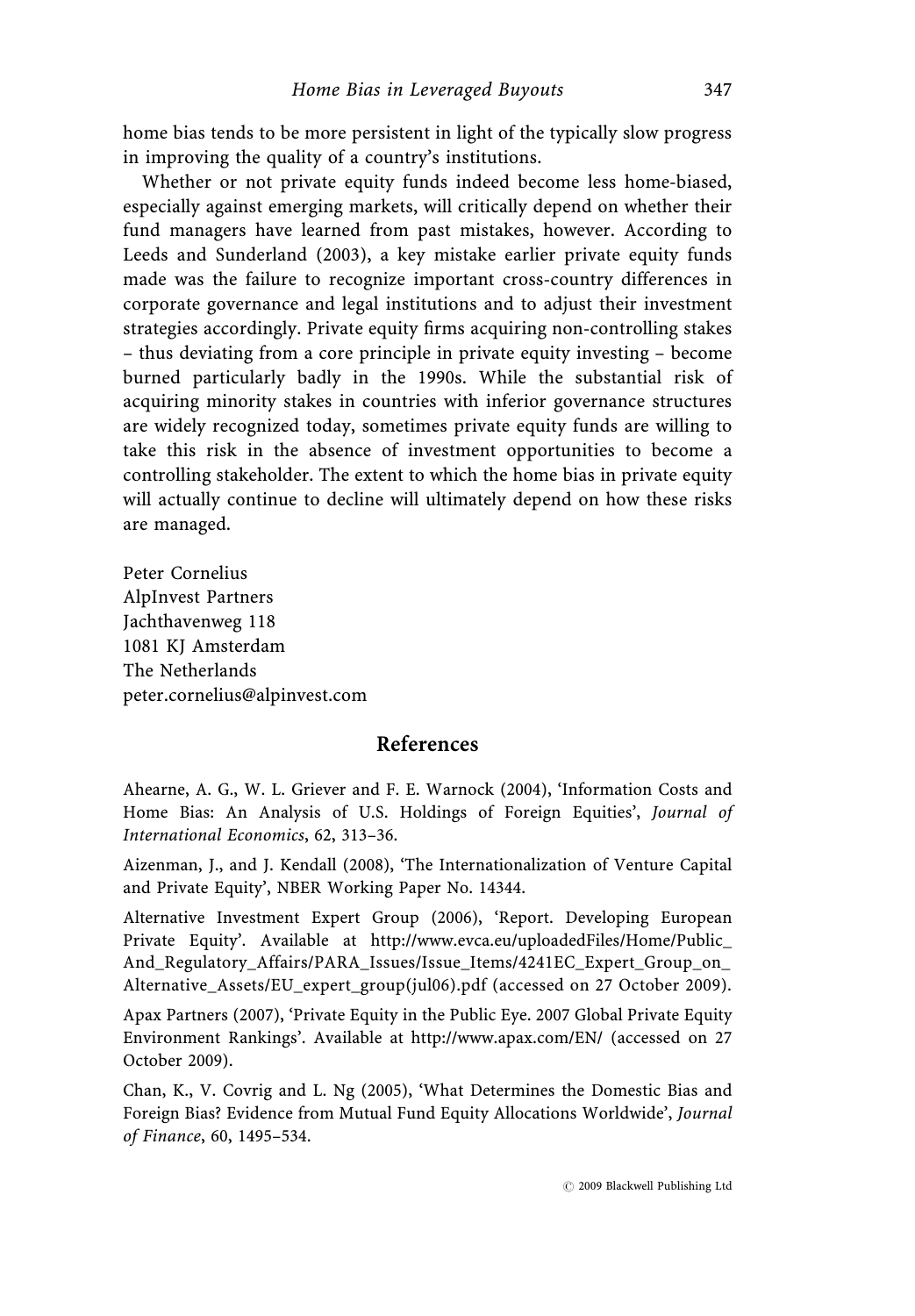Cornelius, P., B. Langelaar and M. van Rossum (2007), 'Big is Better: Growth and Market Structure in Global Buyouts', Journal of Applied Corporate Finance, 19, 109–16.

Fenn, G. W., N. Liang and S. Prowse (1997), 'The Private Equity Market: An Overview', Financial Markets, Institutions and Instruments, 6, 1–106.

French, K., and J. Poterba (1991), 'Investor Diversification and International Equity Markets', American Economic Review, 81, 222–6.

Gompers, P. A., and J. Lerner (1997), 'Risk and Reward in Private Equity Investments: The Challenge of Performance Assessment', Journal of Private Equity, 1, 5–12.

Groh, A., H. von Liechtenstein and K. Lieser (2009), 'The European Venture Capital and Private Equity Country Attractiveness Index(es)', IESE Working Paper No. WP-773. Available at [http://papers.ssrn.com/sol3/papers.cfm?abstract\\_id=](http://papers.ssrn.com/sol3/papers.cfm?abstract_id=1307090) [1307090 \(accessed on 27 October 2009\).](http://papers.ssrn.com/sol3/papers.cfm?abstract_id=1307090)

Hau, H., and H. Rey (2008), 'Home Bias at the Fund Level', American Economic Review, 98, 333–8.

International Monetary Fund (IMF) (2007), Global Financial Stability Report. Washington, DC: International Monetary Fund.

Jeng, L. A., and P. C. Wells (2000), 'The Determinants of Venture Funding: Evidence Across Countries', Journal of Corporate Finance, 6, 241–89.

Jenkinson, T. (2008), 'The Development and Performance of European Private Equity', in X. Freixas, P. Hartmann and C. Mayer (eds), Handbook of European Financial Markets and Institutions. Oxford: Oxford University Press, 318–41.

Kaplan, S. N., and A. Schoar (2005), 'Private Equity Performance: Returns, Persistence, and Capital Flows', Journal of Finance, 60, 1791–823.

Kaplan, S. N., and P. Strömberg (2009), 'Leveraged Buyouts and Private Equity', Journal of Economic Perspectives, 23(1), 121–46.

Kho, B.-C., R. M. Stulz and F. E. Warnock (2007), 'Financial Globalization, Governance and the Evolution of the Home Bias'. Available at [http://papers.ssrn.](http://papers.ssrn.com/sol3/papers.cfm?abstract_id=911595&high=%20kho#PaperDownload) [com/sol3/papers.cfm?abstract\\_id=911595&high=%20kho#PaperDownload \(acces](http://papers.ssrn.com/sol3/papers.cfm?abstract_id=911595&high=%20kho#PaperDownload)[sed on 27 October 2009\).](http://papers.ssrn.com/sol3/papers.cfm?abstract_id=911595&high=%20kho#PaperDownload)

Lane, P. R., and G. M. Milesi-Ferretti (2007), 'The External Wealth of Nations Mark II: Revised and Extended Estimates of Foreign Assets and Liabilities, 1970–2004', Journal of International Economics, 73, 223–50.

Lane, P. R., and G. M. Milesi-Ferretti (2008), 'The Drivers of Financial Globalization', American Economic Review, 98, 327–32.

Leeds, R., and J. Sunderland (2003), 'Private Equity Investing in Emerging Markets', Journal of Applied Corporate Finance, 15, 8–16.

 $O$  2009 Blackwell Publishing Ltd